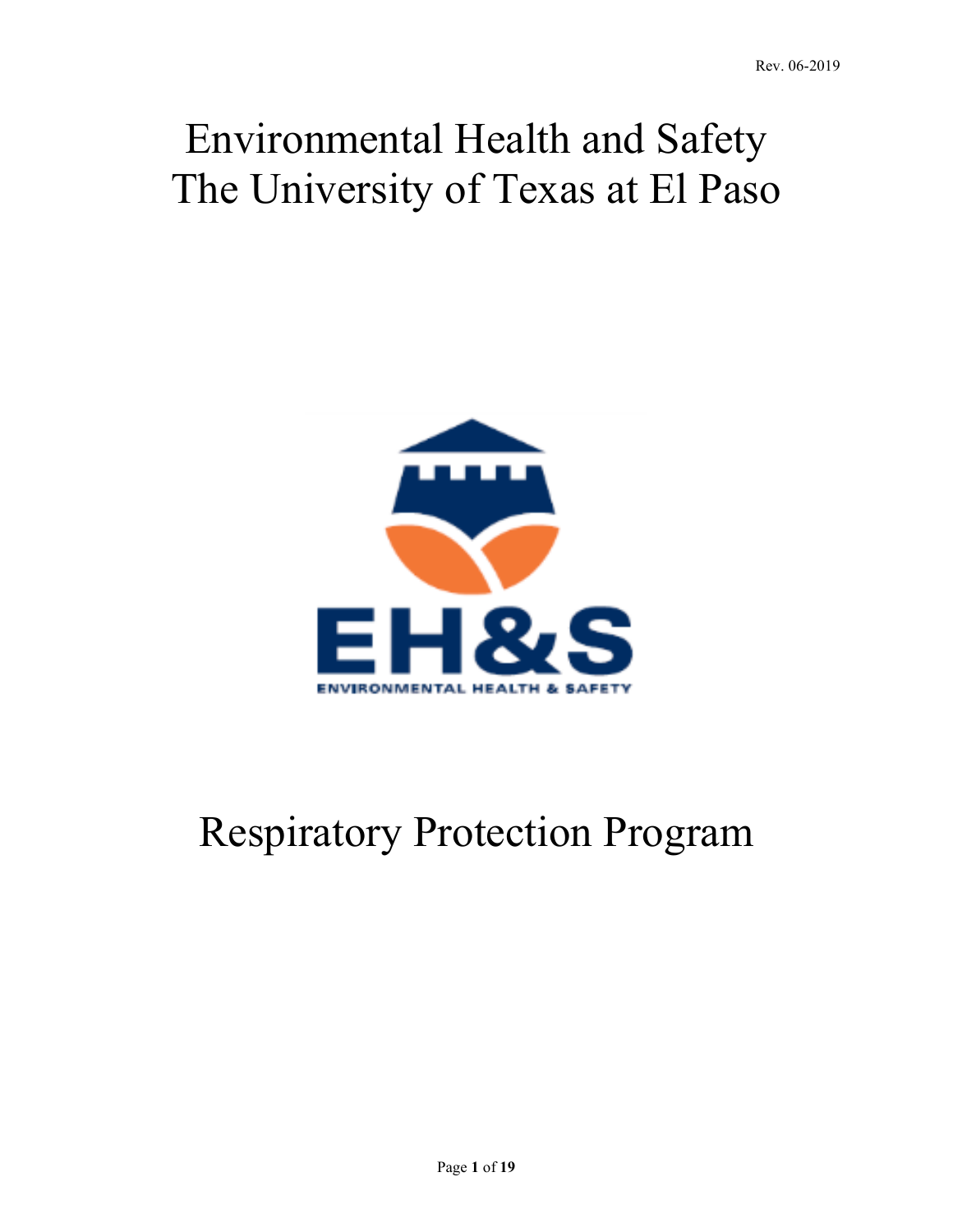#### **I. Foreword**

The University of Texas at El Paso (UTEP) has a fundamental commitment and responsibility to protect the health and safety of its faculty, students, employees, and the visiting public when participating in official activities. Many occupational diseases can be effectively prevented by minimizing or eliminating the breathing of air that may be contaminated with harmful dusts, fogs, fumes, mists, gases, smokes, sprays, or vapors. This shall be accomplished as far as feasible by accepted engineering control measures such as enclosure or confinement of the operation, general and local ventilation, and substitution of less toxic materials. When effective engineering controls are not feasible, or while they are being instituted, it is the aim of this program to ensure that respiratory protection is provided, utilized, and maintained in an appropriate and safe manner.

#### **II. Purpose**

The purpose of this program is to ensure the protection of all UTEP personnel from respiratory hazards through the proper use of approved respirators. Job-specific respirators shall be recommended by the Department of Environmental Health and Safety (EH&S) and are to be used when engineering controls for respiratory hazards are not feasible or ineffective, while engineering controls are being installed or repaired, and for emergency or other temporary situations.

Voluntary respirator use (when exposures are below the permissible exposure limit) is permitted at the request of the employee or student and upon review by Environmental Health and Safety and subsequent to a medical evaluation and fit test. The procedures set forth in this program comply fully with the requirements of the Occupational Safety and Health Administration's (OSHA) 29 CFR 1910.134. Procedures apply to all UTEP faculty, students, and staff. Non-UTEP personnel working at UTEP must observe procedures that are equivalent to or exceed the requirements of the UTEP respiratory protection program.

### **III. Responsibilities**

#### **A. Environmental Health and Safety (EH&S) will:**

- Manage the Respiratory Protection Program. The Assistant Vice President of Environmental Health and Safety or his delegate will serve as the Respiratory Protection Program administrator.
- Provide Respiratory Protection training
- Conduct fit testing
- Maintain documentation of training and fit testing
- Recommend appropriate respirators and cartridges
- Conduct periodic monitoring to assess concentrations of airborne contaminants
- Conduct periodic inspections of respirator storage and use, and ensure that these inspections are properly documented.
- Pay invoices from PLHCP for medical costs associated with medical evaluation of employees or students,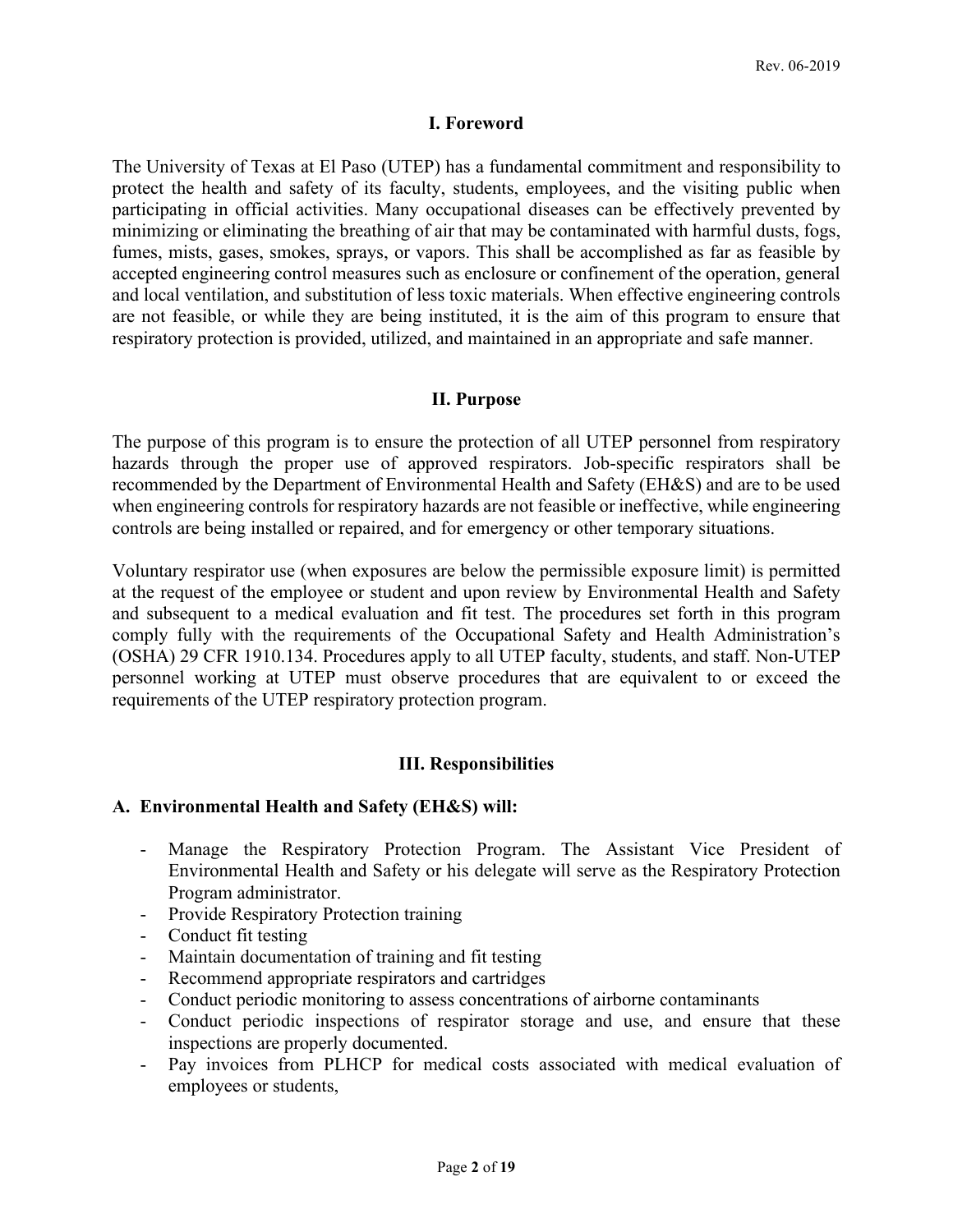### **B. A Physician or other Licensed Health Care Professional (PLHCP) will:**

- Perform and document initial and subsequent medical evaluation of all respirator wearers at no cost to the student or employee.
- Invoice EH&S for medical costs associated with the medical evaluation of the employee or student.

#### **C. Employee Supervisor/ Principal Investigator will:**

- Identify personnel who may need to utilize respiratory protection
- Purchase appropriate respirators, cartridges, and approved replacement parts at no cost to student/employee
- Ensure that employees/students have had medical evaluation as required by this program
- Ensure that employees/students are properly trained before utilizing respiratory protection and that employees/students receive any required refresher training (at least annually)
- Contact EH&S to perform any initial or follow-up monitoring
- Report any problems with respiratory protection to EH&S
- Ensure that employees/students are up-to-date for fit testing (annual requirement)
- Ensure that employees/students who are required to wear a respirator because of potential exposure, do so, as a condition of employment

#### **D. Respirator User will:**

- Complete the Occupational Health Questionnaire (annually)
- Complete the Respiratory Protection Questionnaire for first evaluation and again if needed
- Schedule Medical evaluation visit with the PLHCP when instructed by EH&S
- Comply with all requirements of the PLCHP as part of the medical evaluation
- Schedule annual fit testing with EH&S
- Attend Respiratory Protection training (annually)
- Clean and inspect respirator before and after each use
- Store respirator in a resealable plastic bag in a clean area away from possible contaminants
- Use respirator in accordance with manufacturer's recommendations
- Properly wear respirator and all related equipment as trained
- Report any problems with respiratory protection to the department supervisor and EH&S

### **IV. Determination of Need for Respiratory Protection**

It is each supervisor's/principal investigator's responsibility to ensure that EH&S is notified of all practices that may present the need for students or employees to wear respiratory protection. Respiratory protection use is required when engineering controls for achieving respiratory protection is neither technologically nor economically feasible, for tasks such as, but not limited to:

A. Those that liberate harmful dusts, mists, fumes, vapors, or gases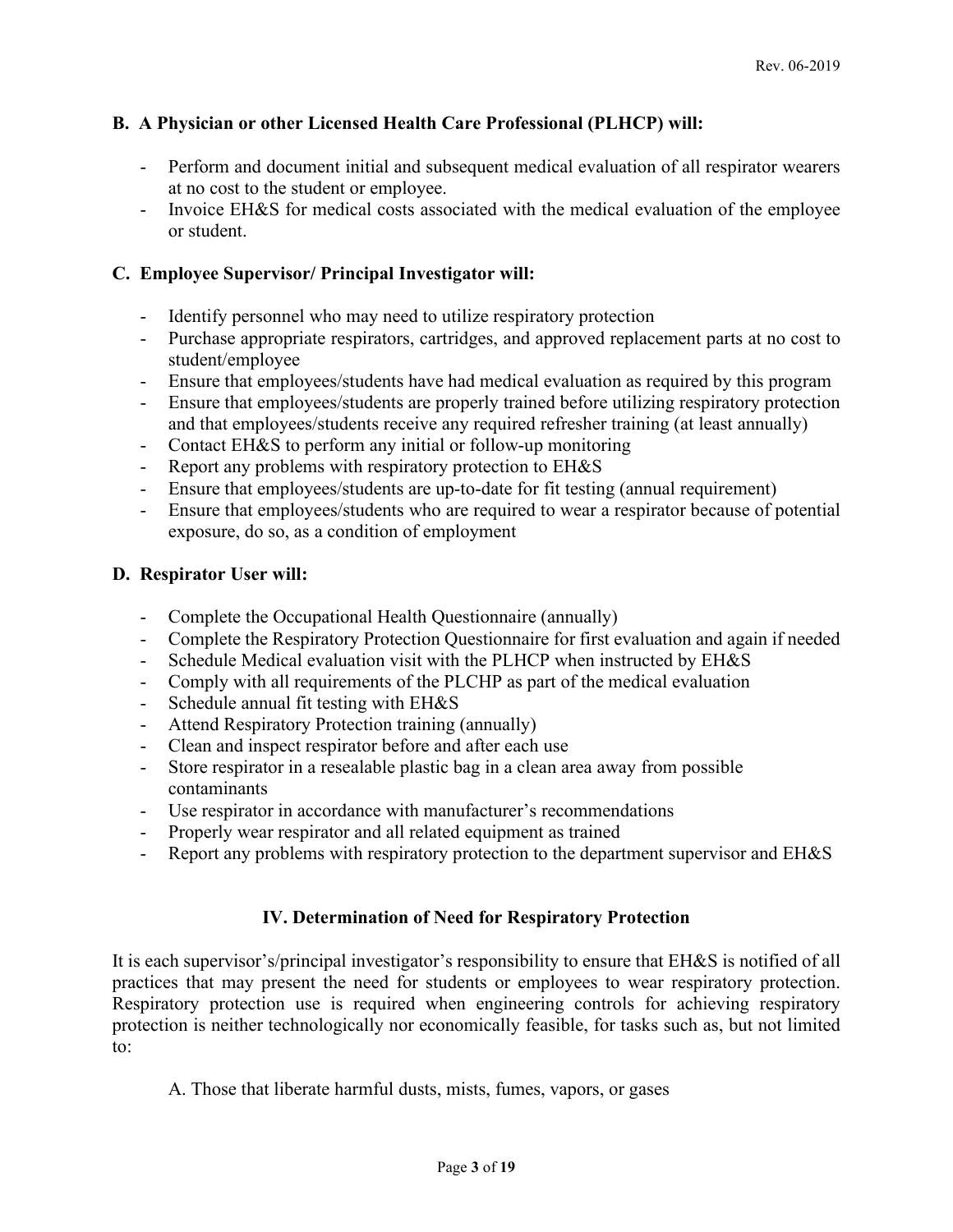B. Those that occur in areas in which unacceptable levels of exposure could result from the processing, handling, storing, or disposing of hazardous substances

Exposure determinations will be conducted by EH&S to confirm or justify the need for, or continued use of, respiratory protection. EH&S must also be notified when engineering or procedural changes occur, which could affect employee or student exposures, or when new hazards are introduced into the workplace, to allow for subsequent exposure determinations to be initiated.

### **V. Medical Evaluation**

Employees and/or students will not be assigned to tasks requiring use of respirators unless it has been determined that their health and physical condition will enable them to do so safely. The PLHCP will determine this at no cost to the employee or student before fit testing or use of a respirator. It is possible, if requested, that an employee or student may use his or her personal health care practitioner to provide a medical evaluation. In this case, however, the employer is required to contact the PLHCP and provide him/her with a copy of the respiratory protection standard and other required supplemental information, such as any workplace variables that may increase pulmonary and cardiovascular stress during respirator use. The PLHCP will conduct a medical evaluation. The PLHCP will be asked to sign a respirator user's approval document stating that the user is physically able to work while wearing a respirator (Appendix B). The respirator user's medical status will be reviewed periodically as determined by the health care practitioner in his/her written medical opinion.

### **VI. Types of Respirators**

There are two primary types of respiratory protective equipment one may utilize when appropriate engineering controls are not feasible. These types of respirators are referred to as air-purifying respirators and atmosphere supplying respirators. The following is a description of air purifying and atmosphere supplying respirators and their limitations for use:

#### **A. Air Purifying Respirators:**

Air-purifying respirators remove particulate, vapor, and gas contaminants from the air we breathe prior to inhalation. Some common examples of these contaminants include welding fumes, asbestos fibers, solvent vapors, and pesticide mists. Contaminants of this type are removed by a cartridge or canister, which is fixed to the respirator face piece. The cartridges and canisters remove contaminants by various filtering and absorption mechanisms.

Air-purifying respirators may be powered or non-powered units. The use of a non-powered airpurifying respirator may result in additional physical stress due to an increased difficulty in breathing. A powered air-purifying respirator is equipped with a blower, which passes ambient air through the air-purification unit and the supplies the purified air to the respirator face piece.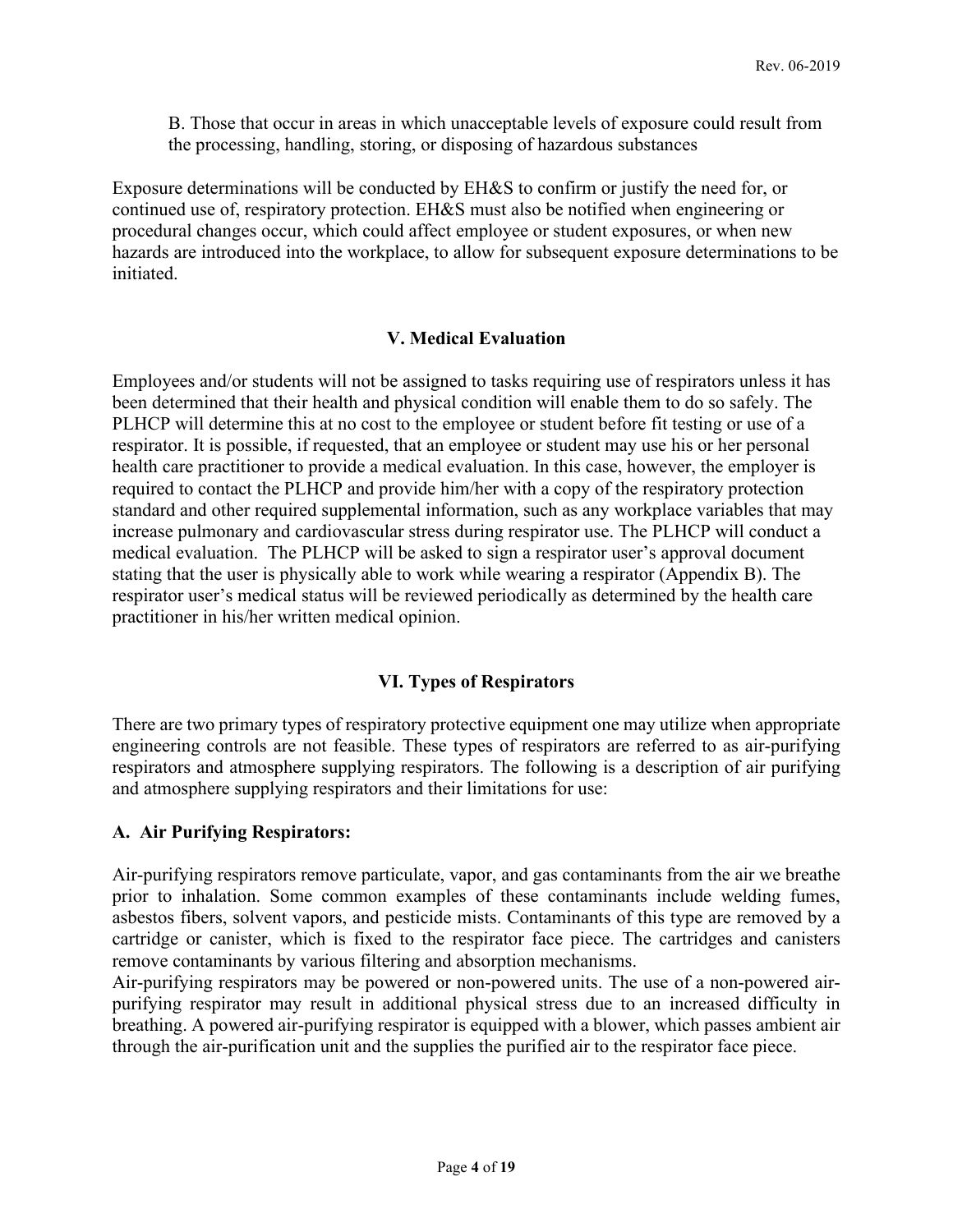## *Limitations:*

Air-purifying respirators must not be used in oxygen-deficient atmospheres (<19.5%) or in atmospheres that are Immediately Dangerous to Life and Health (IDLH). Examples of work place situations that may be oxygen-deficient or IDLH include confined spaces and work areas that have high air-borne concentrations of toxic chemicals. Work environments such as this will require a higher level of protection (see Atmosphere-Supplying Respirators).

The Maximum Use Concentration (MUC) may be determined with a simple calculation if the concentration of the air-borne contaminant is known. The MUC is calculated by determining the OSHA Permissible Exposure Limit (PEL) for a specific hazard and multiplying it by the Assigned Protection Factor (APF) for the respirator. The assigned protection factor is the level of protection a respirator provides if worn properly; the greater the number, the greater the protection (See Tables 1 and 2). In order to ensure that the appropriate cartridge or canister is being used with your respirator, EH&S will recommend one specific to the particular hazards of your job.

### **B. Atmosphere-Supplying Respirators:**

Atmosphere-Supplying respirators provide the user with breathable air independent of the ambient air. These types of respirators may be used to provide protection in oxygen-deficient atmospheres and in highly toxic atmospheres. There are several different types of atmosphere-supplying respirators that offer a superior degree of protection against atmospheric contaminants and require specialized training for use:

### *Self-Contained Breathing Apparatus:*

The self-contained breathing apparatus (SCBA) is a unit that allows the user to carry their breathing atmosphere with them. SCBA's are normally used when there is a short-term need to enter and escape from atmospheres that are or may be immediately dangerous to life and health (IDLH). The most important limitation associated with using the SCBA is the oxygen capacity of the device. Most SCBA's only have a 15-30 minute oxygen supply, which may be rapidly depleted if the work rate increases or if the atmospheric pressure changes.

### *Supplied Air Respirator*

The supplied air respirator (SAR) is a unit whose use is not limited to the amount of oxygen one can carry with them into a hazardous atmosphere. SAR's are typically in line with a highvolume/high pressure breathing air cylinder cascade. Alternatively, these respirators may be in line with an air blower, which blows uncontaminated ambient air into the face piece. These types of respirators, regardless of mode of operation, allow the user to remain in the contaminated atmosphere much longer than would be possible with an SCBA. These units are lightweight but limit the range of user mobility. They are normally used when there are extended work periods required in atmospheres that are not IDLH.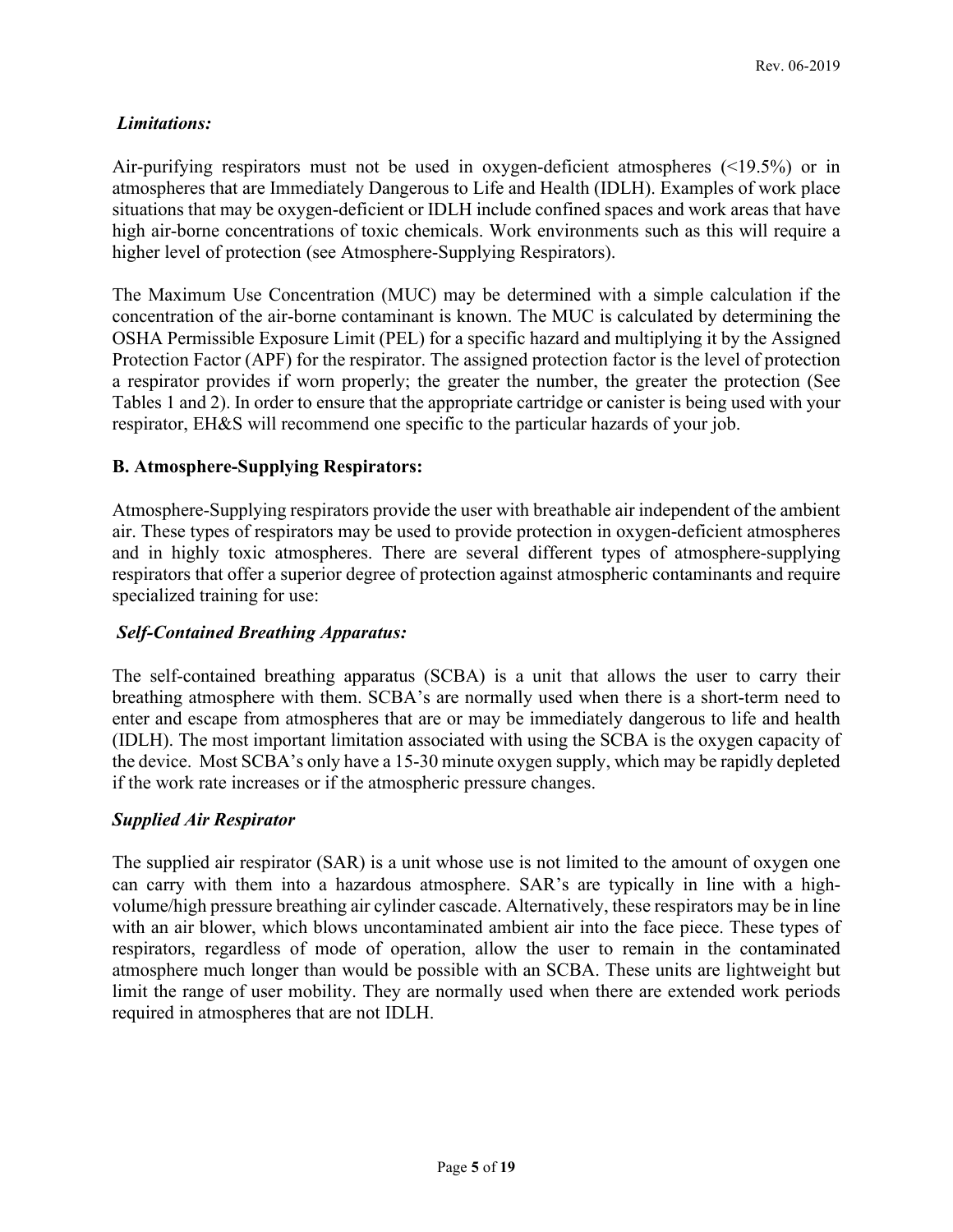#### *Combination Respirators:*

A combination air-line respirator with auxiliary SCBA is available which provides users with the highest degree of protection possible. These units allow the wearer to escape dangerous atmospheres if the SAR fails during use. These respirators are used when there are extended work periods required in atmospheres that are or may be IDLH.

#### **VII. Selection of Respirators**

Only respirators that have been certified by the National Institute for Occupational Safety and Health (NIOSH) will be used. Respirators are certified as an assembly, and substitution of parts from other manufacturers or models is strictly prohibited. The respirator shall be used in compliance with the conditions of its certification, and the NIOSH label on the cartridge or filter must not be obscured, removed, or defaced while it is in service. A respirator will be issued by the employees' supervisor to an individual for his or her exclusive use and shall not be used by another employee.

Selection of appropriate respirators will be based on the specific respiratory hazard(s) to which the worker is exposed and workplace and user factors that affect respirator performance and reliability (29CFR 1910.134 (d) (1) (i)). In order to assist employees in determining exposure levels, EH&S will conduct area monitoring to determine workplace hazards such as oxygen deficiency and air contamination by particulates, vapors, or gases. Half-face and full-face air-purifying respirators equipped with the appropriate respirator filters/cartridges will be used to provide protection against specific hazards in atmospheres that are NOT:

- Oxygen deficient
- Immediately dangerous to life and health (IDLH)
- Exceeding the limitations of the selected respirator filters or cartridges

### **VIII. Training**

To ensure the proper and safe use of a respirator, each user will be thoroughly trained at the time of initial fit testing and annually thereafter. The training will be conducted by a member EH&S. This training will be documented and information retained by EH&S. The training will include, but not necessarily be limited to:

- Why a respirator is necessary and how improper fit, usage, or maintenance can compromise the protective effect of the respirator;
- What the limitations and capabilities of the respirator are;
- How to use the respirator effectively in emergency situations, including situations in which the respirator malfunctions;
- How to inspect, put on and remove, use, and check the seals of the respirator;
- What the procedures are for maintenance and storage of the respirator;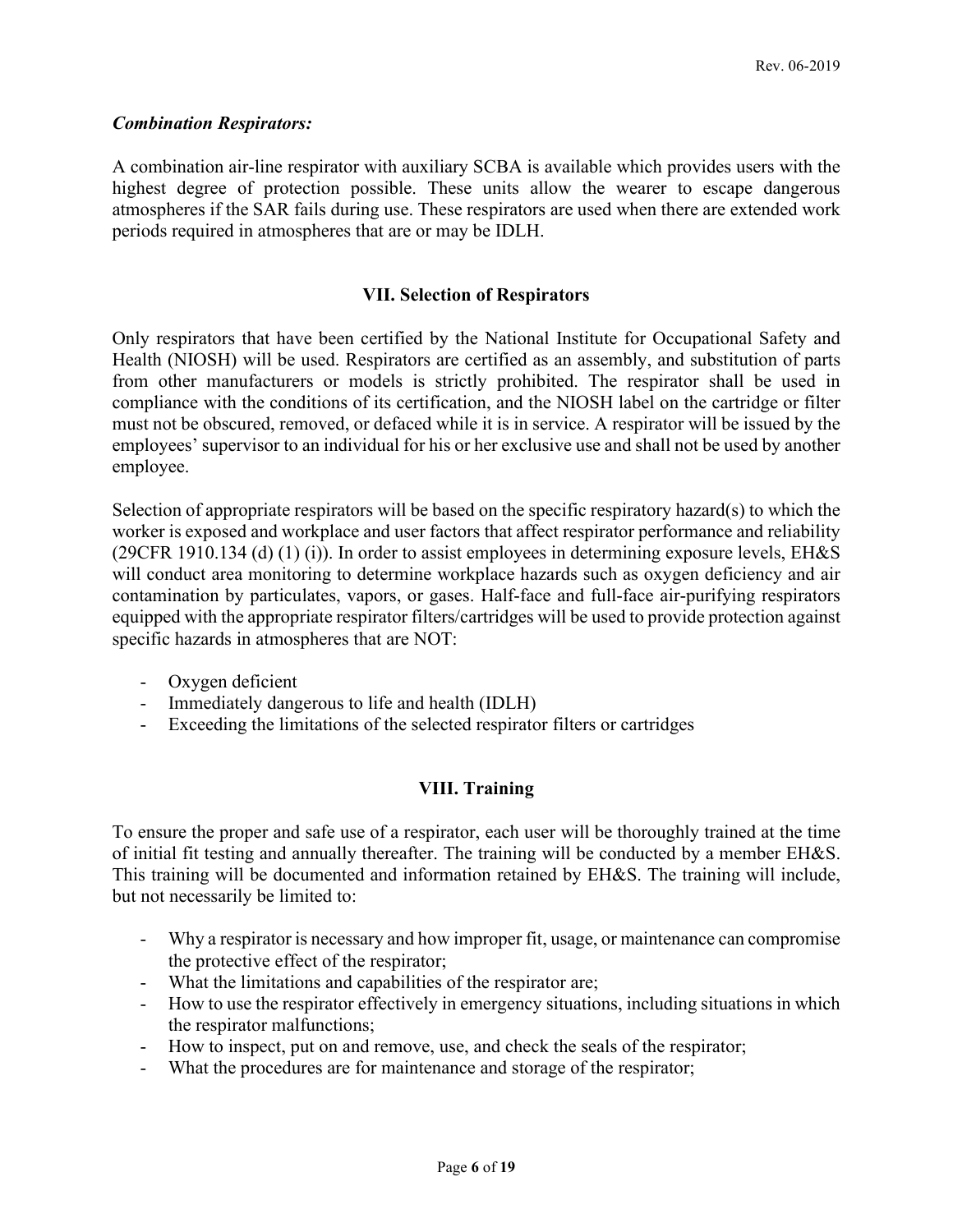- How to recognize medical signs and symptoms that may limit or prevent the effective use of respirators;
- The nature, extent, and effects of respiratory hazards in the workplace
- The need to inform their supervisors of any problems experienced by them or their coworkers;
- An explanation of why a particular type of respirator has been selected for a specific respiratory hazard;
- Successful completion of a fit test;
- An opportunity to handle a respirator;
- Demonstrate knowledge of the above training elements;
- Employees who voluntarily use respirators need to attend training.

#### **IX. Respirator Fit Testing**

All employees required to wear a respirator that has a tight-fitting face piece must be properly fit tested according to OSHA approved procedures. These fit testing procedures shall be performed before the first use of the respirator using the same make, model, style, and size respirator that will be used on the job. Additional fit testing will be performed if a different face piece is to be used or if a supervisor notices a change in the user's physical condition that may compromise the fit of the respirator face piece. Although quantitative fit testing is the preferred and more complete method of verifying the adequacy of the seal, situations may arise where it is not feasible to perform a quantitative fit test (i.e. emergencies, test equipment malfunctions). In the latter situations, qualitative fit testing is an acceptable alternative.

The use of respirators with tight-fitting face pieces to be worn by employees who have facial hair that comes between the sealing surface of the face piece and the face or that which interferes with valve function (i.e. beards, "handlebar" mustaches, sideburns) is prohibited. Other conditions that may prohibit tight-fitting respirator use include, but are not limited to; missing dentures, facial scars, severe acne, or the use of headgear or eyewear that projects under the face piece seal. Respirator use is permitted as long as a condition does not prevent an adequate seal.

Fit testing is performed before initial use of the respirator and at least annually thereafter. The test will be conducted by a trained member of Environmental Health and Safety.

#### **X. Use and Maintenance of Respirators**

#### **A. Visual Inspection:**

Without regular respirator inspection, users cannot be sure that they are receiving adequate protection from airborne hazards. In fact, wearing poorly maintained or malfunctioning respirators may be more dangerous than not wearing a respirator at all. The employee's department must replace, repair, or discard a respirator that is not functioning properly, and a defective respirator must, with no exceptions, be replaced or repaired before the user enters or returns to any possibly contaminated area. All respirator users should closely inspect the following parts of the respirator before and after each use and during cleaning (See Appendix C):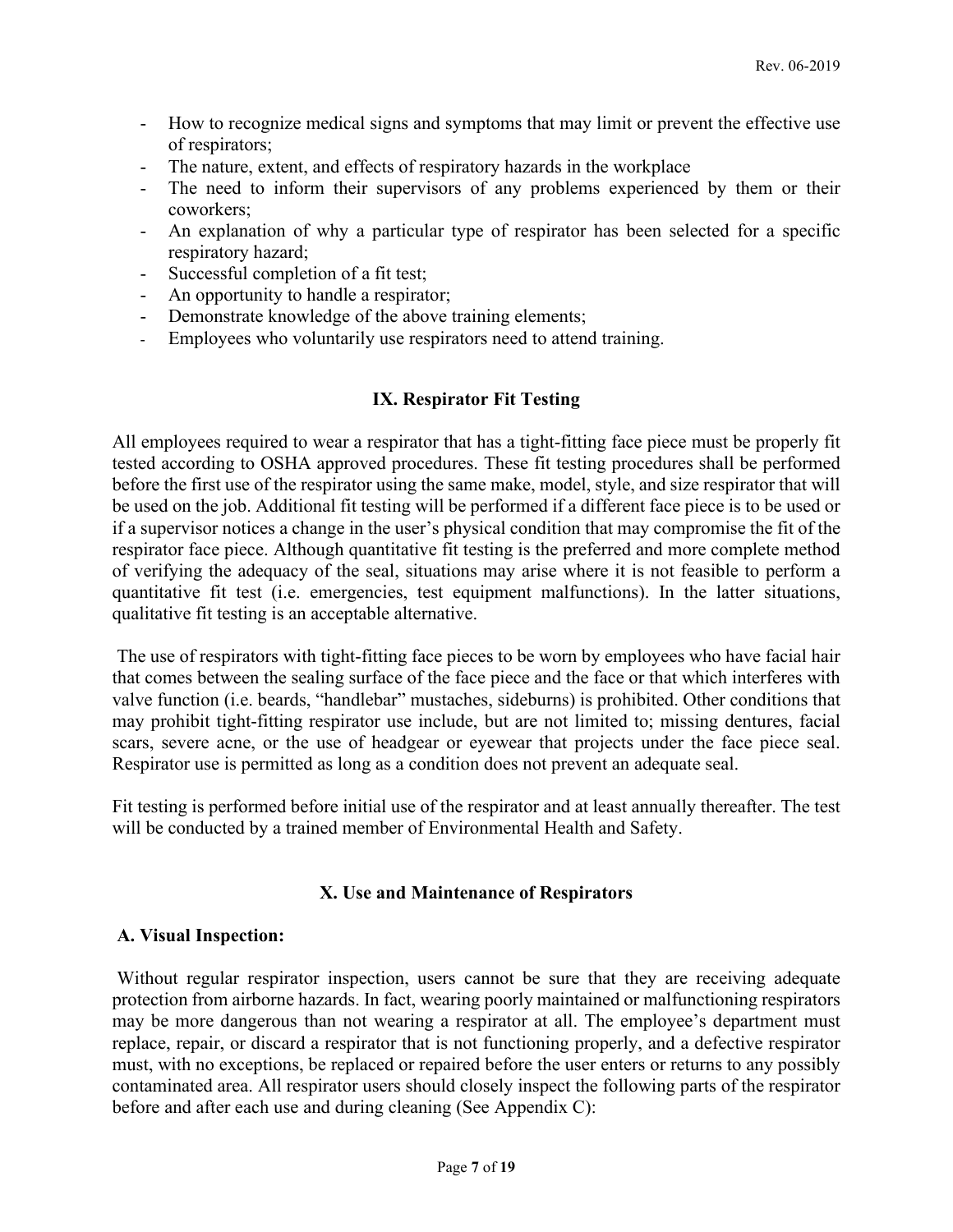#### **Rubber face piece:**

- Cracked or broken air-purifying element holder(s)
- Excessive dirt
- Cracks, tears, or holes
- Distortion
- Cracked, scratched, or loose-fitting lens (full face)
- Incorrectly mounted full face piece lens or broken/missing mounting clips

#### **Head Strap:**

- Breaks or tears
- Loss of elasticity
- Broken or malfunctioning buckles/attachments
- Excessively worn serrations on head piece
- Harness which might allow the face piece to slip

#### **Inhalation/Exhalation Valves:**

- Detergent residue, dust particles, dirt, or hair on valve or valve seat
- Cracks, tears, distortion in valve material or valve seat
- Improper insertion of the valve body in the face piece
- Cracks, breaks, or chips in the valve body, particularly in the sealing surface
- Improper installation of the valve in the valve body

#### **Filter elements:**

- Incorrect cartridge, canister, or filter for the hazard
- Missing or worn gaskets
- Worn threads
- Cracks or dents in filter housing
- Incorrect installation, loose connections, or cross-threading in holder
- Outdated use of cartridge or canister (see Section XI: Change-out Schedule)

#### **B. Seal Checks:**

The wearer of a respirator equipped with a tight fitting face piece must check the seal of the face piece routinely prior to each entry into a potentially contaminated area. The seal may also be checked during use if the user questions the fit. Either the positive and negative pressure checks listed below or the respirator manufacturer's recommended user seal check method shall be used. User seal checks are not substitutes for qualitative or quantitative fit tests.

1. Positive pressure check:

Close off the exhalation valve with the palm of the hand and exhale gently into the face piece. The face fit is considered satisfactory if a slight positive pressure can be built up inside the face piece without any evidence of air leakage at the seal.

2. Negative pressure check:

Close off the inlet opening of the canister(s) or cartridge(s) by covering with the palms of the hands and inhale gently so that the face piece collapses slightly. Hold the breath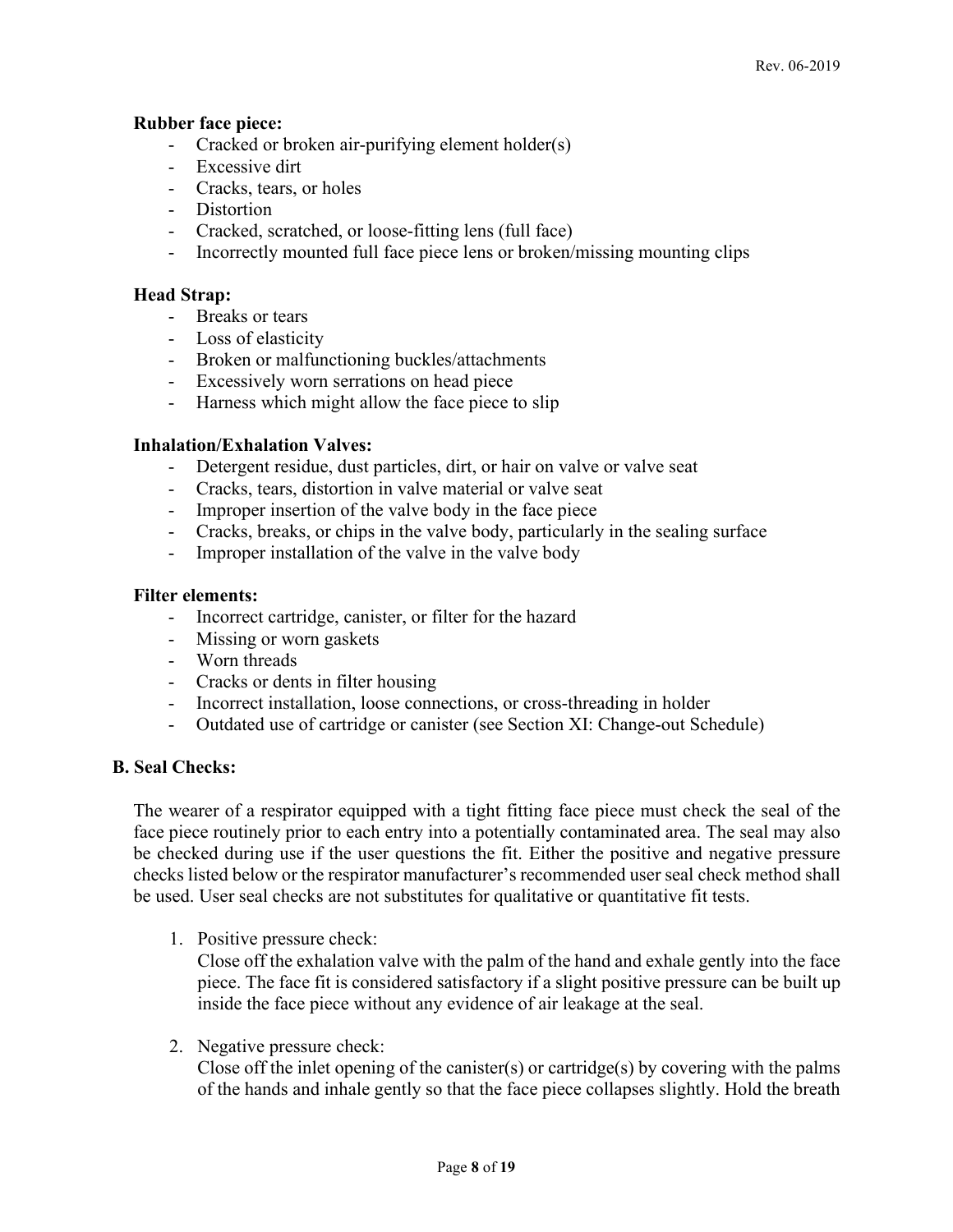for ten seconds. The face piece should remain slightly collapsed with no inward leakage.

#### **C. Cleaning and Disinfection:**

The individual user following each use should clean respirators. Procedures recommended by the respirator manufacturer or those set forth in the following description may be used: (29CFR 1910.134 App B-2)

1. Remove filters, cartridges, or canisters. Disassemble face pieces by removing speaking diaphragms, demand and pressure-demand valve assemblies, hoses, or any components recommended by the manufacturer. Discard or repair any defective parts.

2. Wash components in warm  $(43^{\circ}C/110^{\circ}F$  maximum) water with a mild detergent or a disinfectant cleaner recommended by the manufacturer. A stiff bristle (**not wire**) brush may be used to facilitate the removal of dirt.

3. Rinse components thoroughly in clean, warm  $(43^{\circ}C/110^{\circ}F$  maximum) water, preferably running water. Drain.

4. When the cleaner used does not contain a disinfecting agent, respirator components should be immersed for two minutes in one of the following:

- a. Hypochlorite solution (50ppm of chlorine) made by adding approximately one milliliter of laundry bleach to one liter of water at  $43\degree\text{C}/110\degree\text{F}$ ; or
- b. Aqueous solution of iodine (50ppm iodine) made by adding approximately 0.8 milliliters of tincture of iodine (6-8 grams ammonium and/or potassiuiodide/100cc of 45% alcohol) to one liter of water at  $43^{\circ}$  C / 110° F; or
- c. Other commercially available cleansers of equivalent disinfectant quality when used as directed, if their use is recommended or approved by the respirator manufacturer.
- d. Rinse components thoroughly in clean, warm  $(43^{\circ}C/110^{\circ}F \text{ maximum})$  water, preferably running water. Drain. The importance of thorough rinsing cannot be overemphasized. Detergents or disinfectants that dry on face pieces may result in dermatitis. In addition, some disinfectants may cause deterioration of rubber or corrosion of metal parts if not completely removed.
- e. Components should be hand-dried with a clean, lint-free cloth or air-dried
- f. Reassemble face piece, replacing filters, cartridges, and canisters where necessary.
- g. Test the respirator to ensure that all components work properly.

#### **D. Storage:**

"All respirators shall be stored to protect them from damage, contamination, dust, sunlight, extreme temperatures, excessive moisture, and damaging chemicals, and they shall be packed or stored to prevent deformation of the face piece and exhalation valve." (29CFR (h) (2) (i)) Respirators should be stored in sealable plastic bags or in containers with tight fitting lids.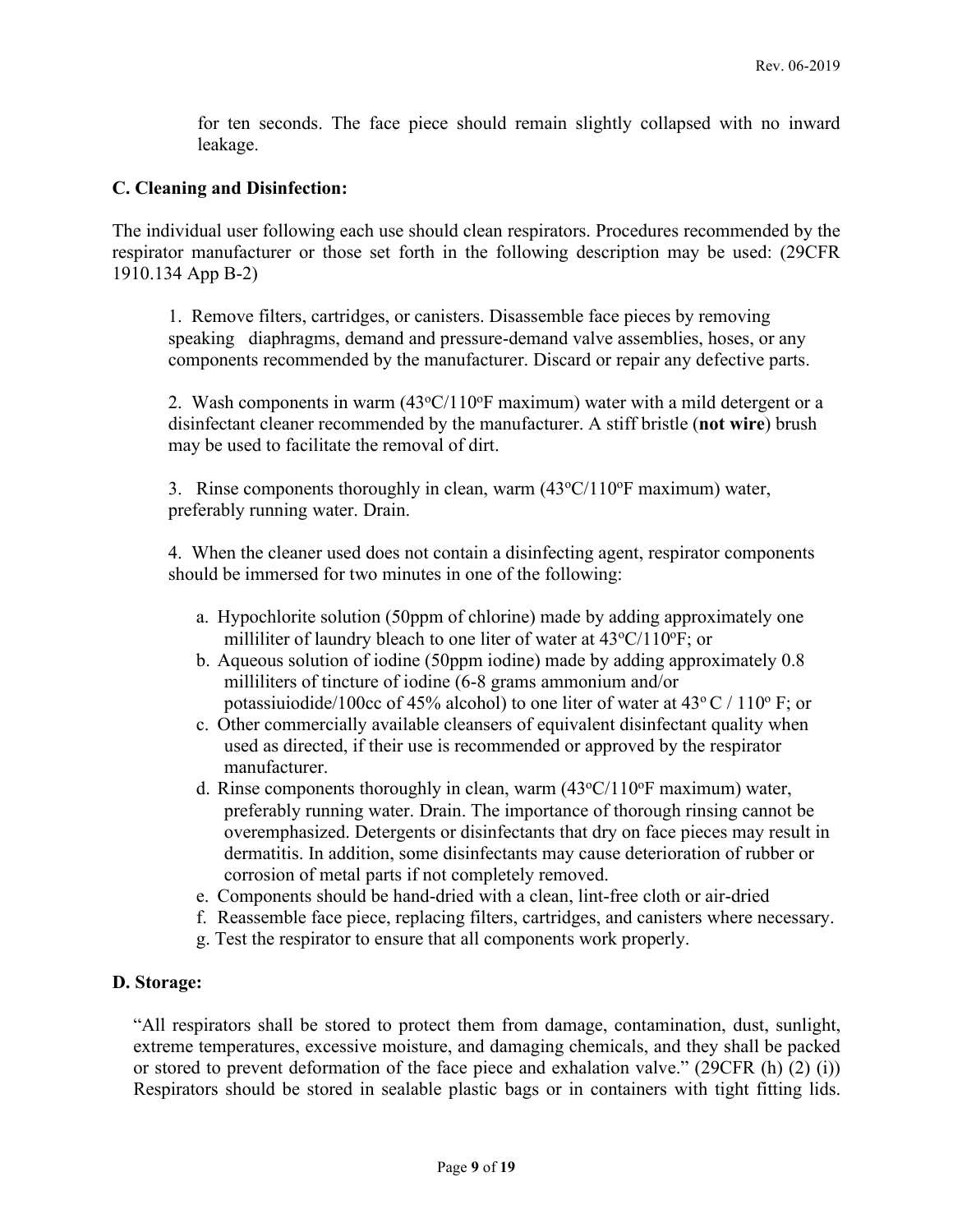Respirators should not be hung by their straps as this could cause distortion of the mask area and damage to the straps. Follow the manufacturer's directions for specific storage requirements.

#### **XI. Change-Out Schedule**

A change out schedule is a document that is required by OSHA as of October 1998. It explains how long a particular chemical cartridge or canister used with an air-purifying respirator may be used in a specific work environment. A schedule of this nature is based on objective data obtained through various research institutes, such as NIOSH, and from individual cartridge and canister manufacturers. The schedule may also take into consideration work rate, relative humidity, chemical concentration, and multiple chemical contaminants. To ensure that these cartridges are changed before they are no longer effective, a usage log is necessary (See Appendix D).

Respirator users may no longer rely on warning properties as the sole basis for determining change schedules. However, respirator users should be trained to understand that abnormal odor or irritation is evidence that respirator cartridges need to be replaced. When there is a mix of contaminants, the service life will be based on the contaminant with the shortest breakthrough time. Many manufacturers are now installing End of Service Life Indicators (ESLI's) on respirator cartridges. An ESLI is a system that changes color, therefore alerting the user that the cartridge must be replaced. The respirator user must strictly follow the manufacturer's guidelines to prevent health risks.

### **XII. Recordkeeping**

EH&S will record and maintain appropriate documentation of this Respiratory Protection Program. The following is a list of those items that will be documented and who is responsible for each:

- **1. Medical Evaluation –** all documentation will be maintained by the PLHCP.
- **2. Fit testing –** all fit testing documentation will be maintained by EH&S.
- **3. Training –** all initial and follow up training documentation will be maintained by EH&S.

#### **XIII. Program Surveillance**

Periodic program evaluations will be conducted by EH&S to determine the continued effectiveness of the Respiratory Protection Plan. Program updates will be implemented as deemed appropriate by EH&S.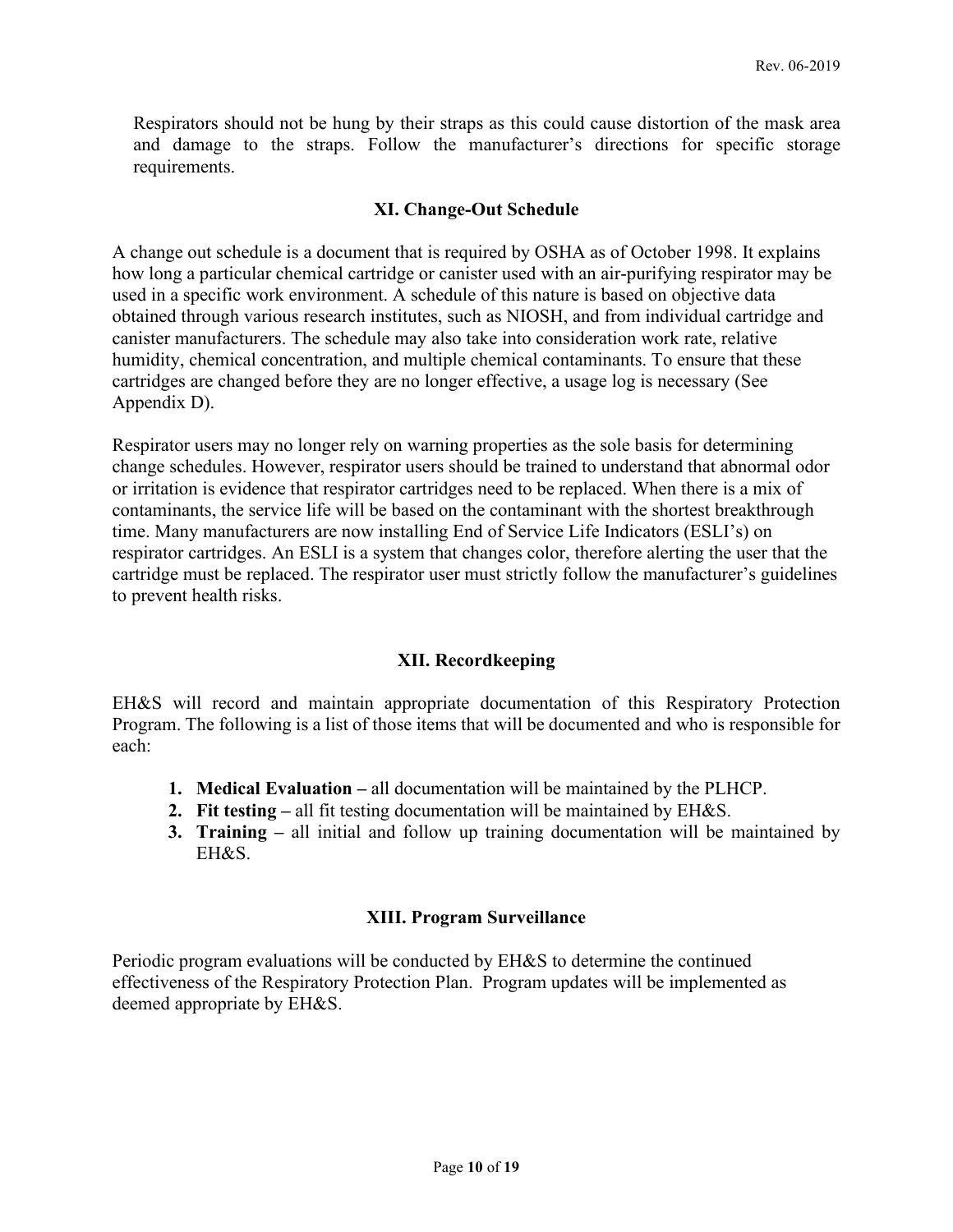#### **Appendix A: Medical Questionnaire**



#### **OSHA 29 CFR 1910.134 RESPIRATORY PROTECTION PROGRAM APPENDIX C—QUESTIONNAIRE (MANDATORY)**

**To the employee:** Answers to questions in Section 1 and to question 9 in Section 2 of Part A do not require a medical examination.

**Your employer must allow you to answer this questionnaire during normal working hours, or at a time and place that is convenient to you. To maintain confidentiality, your employer or supervisor must not look at or review your answers, and your employer must tell you how to deliver or send this questionnaire to the health care professional who will review it.**

**Part A. Section 1.** The following information must be provided by every employee who has been selected to use any type of respirator (please print).

| 1. Today's date: $\frac{1}{\sqrt{2\pi}}$                                          |                                                                                                                          |     |
|-----------------------------------------------------------------------------------|--------------------------------------------------------------------------------------------------------------------------|-----|
| 2. Your name: $\frac{1}{2}$                                                       | Student/Employee Id $#$ :                                                                                                |     |
| 3. Your age:                                                                      |                                                                                                                          |     |
| 4. Sex (circle one): Male / Female                                                | Date of birth:                                                                                                           |     |
| 5. Your height: ft. _____ in.                                                     |                                                                                                                          |     |
| 6. Your weight: lb.                                                               |                                                                                                                          |     |
|                                                                                   |                                                                                                                          |     |
|                                                                                   | 8. Phone number where you can be reached by the health care professional who reviews this questionnaire                  |     |
| (include area code): ( )                                                          |                                                                                                                          |     |
| 9. The best time to phone you at this number:                                     |                                                                                                                          |     |
|                                                                                   | 10. Has your employer told you how to contact the health care professional who will review this questionnaire?           |     |
| Yes No                                                                            |                                                                                                                          |     |
| 11. Check the type of respirator you will use (can check more than one category): |                                                                                                                          |     |
| a. N, R, or P disposable respirator (filter-mask, non-cartridge type only)        |                                                                                                                          |     |
|                                                                                   | b. other type (half-or full-facepiece type, powered air purifying, supplied air, self-contained breathing                |     |
| apparatus)                                                                        |                                                                                                                          |     |
| 12. Have you worn a respirator?                                                   | <b>Yes</b>                                                                                                               | No. |
| if yes, what type(s): $\qquad \qquad$                                             |                                                                                                                          |     |
|                                                                                   |                                                                                                                          |     |
|                                                                                   | Part A. Section 2. Questions 1 through 9 below must be answered by every employee who has been selected to use           |     |
| any type of respirator (please check "yes" or "no").                              |                                                                                                                          |     |
|                                                                                   | 1. Do you currently smoke tobacco, or have you smoked tobacco in the last month? Yes No                                  |     |
|                                                                                   | If "yes," indicate: How many packs a day do you smoke: $\langle \frac{1}{4} \ \frac{1}{2} \ \frac{3}{4} \ 1 \ 2 \ 3 \ 4$ |     |
| How many years have you smoked:                                                   |                                                                                                                          |     |

2. Have you ever had any of the following conditions?

If you answered "yes," when was the last time

a. Seizures: Yes No

b. Diabetes (sugar disease): Yes No If "yes," do you have spells of hypoglycemia (low blood sugar): Yes No

c. Allergic reactions that interfere with your breathing: Yes No If "yes," did you have problems in the past year: Yes No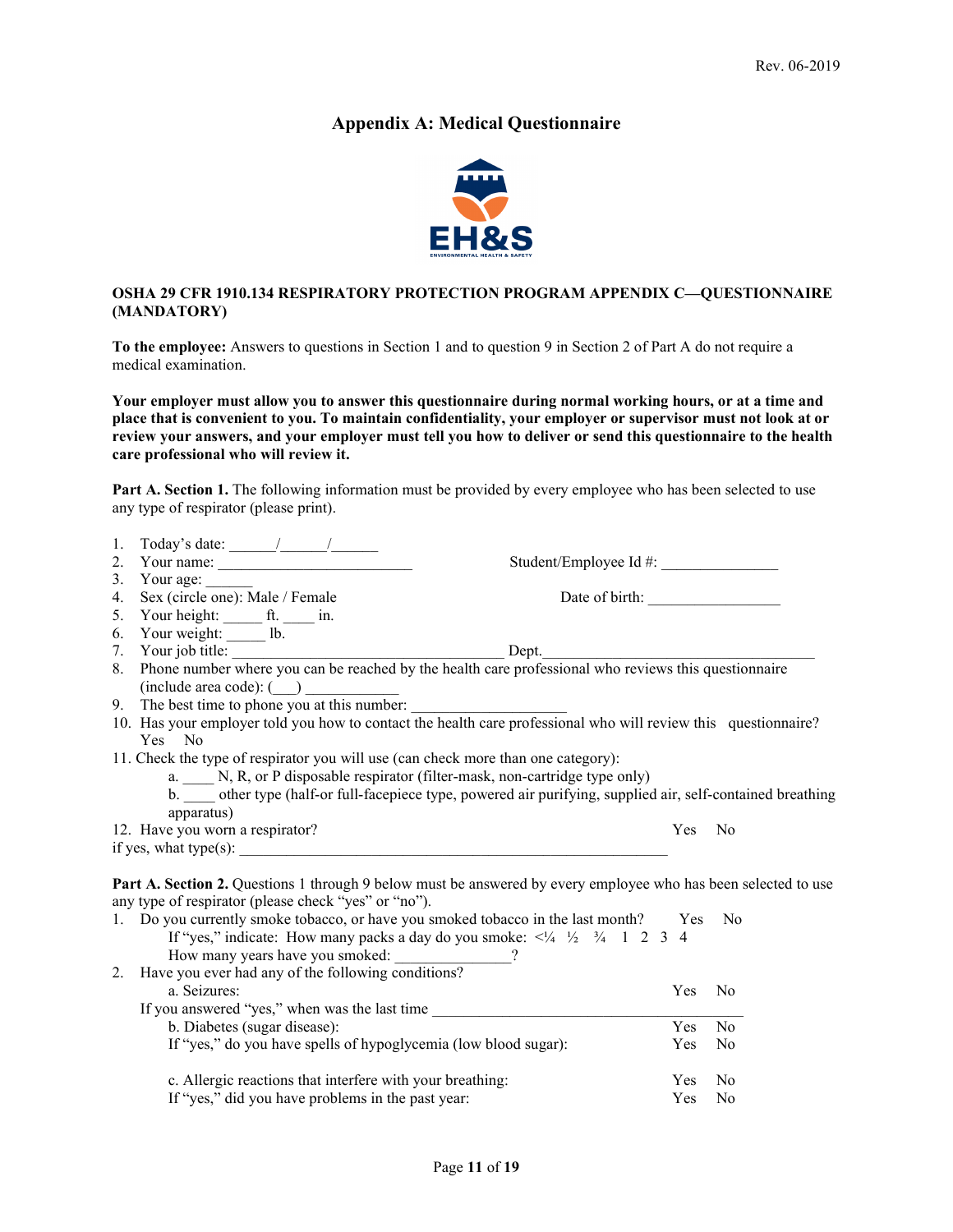| d. Claustrophobia (fear of closed-in places):<br>If "yes," did you have problems in the past year:<br>Yes<br>No<br>e. Trouble smelling odors:<br>N <sub>o</sub><br>Yes<br>3. Have you ever had any of the following pulmonary or lung problems?<br>a. Asbestosis:<br>Yes<br>No<br>b. Asthma:<br>Yes<br>No<br>If "yes," when did you have your last episode?<br>c. Chronic bronchitis:<br>Yes<br>N <sub>0</sub><br>d. Emphysema:<br>Yes<br>No<br>e. Pneumonia:<br>Yes<br>No<br>If "yes," when did you have your last episode?<br>f. Tuberculosis:<br>Yes<br>N <sub>0</sub><br>If "yes," were you treated for it?<br>Yes<br>No<br>Yes<br>N <sub>o</sub><br>g. Silicosis:<br>h. Pneumothorax (collapsed lung):<br>Yes<br>No<br>i. Lung cancer:<br>Yes<br>N <sub>0</sub><br>If "yes," were you treated for it:<br>Yes<br>N <sub>0</sub><br>List whether you took chemotherapy, radiation, or surgery:<br>Are you considered as "cured" at this time:<br>Yes<br>No<br>j. Broken ribs:<br>Yes<br>No<br>k. Any chest injuries or surgeries:<br>Yes<br>No<br>l. Any other lung problem that you have been told about:<br>Yes<br>N <sub>0</sub><br>4. Do you <i>currently</i> have any of the following symptoms of pulmonary or lung illness?<br>a. Shortness of breath:<br>Yes<br>N <sub>0</sub><br>b. Shortness of breath when walking fast on level ground or walking<br>up a slight hill or incline:<br>N <sub>0</sub><br>Yes<br>c. Shortness of breath when walking with other people at an<br>ordinary pace on level ground:<br>No<br>Yes<br>d. Have to stop for breath when walking at your own<br>pace on level ground:<br>No<br>Yes<br>e. Shortness of breath when washing or dressing yourself:<br>Yes<br>No<br>f. Shortness of breath that interferes with your job:<br>Yes<br>No<br>g. Coughing that produces phlegm (thick sputum):<br>Yes<br>N <sub>0</sub><br>h. Coughing that wakes you early in the morning:<br>Yes<br>N <sub>0</sub><br>i. Coughing that occurs mostly when you are lying down:<br>Yes<br>No<br>j. Coughing up blood in the last month:<br>Yes<br>No<br>k. Wheezing:<br>Yes<br>No<br>l. Wheezing that interferes with your job:<br>Yes<br>N <sub>0</sub><br>m. Chest pain when you breathe deeply:<br>Yes<br>No<br>n. Any other symptom that you think may be related to lung problems:<br>Yes<br>No |
|--------------------------------------------------------------------------------------------------------------------------------------------------------------------------------------------------------------------------------------------------------------------------------------------------------------------------------------------------------------------------------------------------------------------------------------------------------------------------------------------------------------------------------------------------------------------------------------------------------------------------------------------------------------------------------------------------------------------------------------------------------------------------------------------------------------------------------------------------------------------------------------------------------------------------------------------------------------------------------------------------------------------------------------------------------------------------------------------------------------------------------------------------------------------------------------------------------------------------------------------------------------------------------------------------------------------------------------------------------------------------------------------------------------------------------------------------------------------------------------------------------------------------------------------------------------------------------------------------------------------------------------------------------------------------------------------------------------------------------------------------------------------------------------------------------------------------------------------------------------------------------------------------------------------------------------------------------------------------------------------------------------------------------------------------------------------------------------------------------------------------------------------------------------------------------------------------------------------------------------------------------------------------------------------------------------------------------|
|                                                                                                                                                                                                                                                                                                                                                                                                                                                                                                                                                                                                                                                                                                                                                                                                                                                                                                                                                                                                                                                                                                                                                                                                                                                                                                                                                                                                                                                                                                                                                                                                                                                                                                                                                                                                                                                                                                                                                                                                                                                                                                                                                                                                                                                                                                                                |
|                                                                                                                                                                                                                                                                                                                                                                                                                                                                                                                                                                                                                                                                                                                                                                                                                                                                                                                                                                                                                                                                                                                                                                                                                                                                                                                                                                                                                                                                                                                                                                                                                                                                                                                                                                                                                                                                                                                                                                                                                                                                                                                                                                                                                                                                                                                                |
|                                                                                                                                                                                                                                                                                                                                                                                                                                                                                                                                                                                                                                                                                                                                                                                                                                                                                                                                                                                                                                                                                                                                                                                                                                                                                                                                                                                                                                                                                                                                                                                                                                                                                                                                                                                                                                                                                                                                                                                                                                                                                                                                                                                                                                                                                                                                |
|                                                                                                                                                                                                                                                                                                                                                                                                                                                                                                                                                                                                                                                                                                                                                                                                                                                                                                                                                                                                                                                                                                                                                                                                                                                                                                                                                                                                                                                                                                                                                                                                                                                                                                                                                                                                                                                                                                                                                                                                                                                                                                                                                                                                                                                                                                                                |
|                                                                                                                                                                                                                                                                                                                                                                                                                                                                                                                                                                                                                                                                                                                                                                                                                                                                                                                                                                                                                                                                                                                                                                                                                                                                                                                                                                                                                                                                                                                                                                                                                                                                                                                                                                                                                                                                                                                                                                                                                                                                                                                                                                                                                                                                                                                                |
|                                                                                                                                                                                                                                                                                                                                                                                                                                                                                                                                                                                                                                                                                                                                                                                                                                                                                                                                                                                                                                                                                                                                                                                                                                                                                                                                                                                                                                                                                                                                                                                                                                                                                                                                                                                                                                                                                                                                                                                                                                                                                                                                                                                                                                                                                                                                |
|                                                                                                                                                                                                                                                                                                                                                                                                                                                                                                                                                                                                                                                                                                                                                                                                                                                                                                                                                                                                                                                                                                                                                                                                                                                                                                                                                                                                                                                                                                                                                                                                                                                                                                                                                                                                                                                                                                                                                                                                                                                                                                                                                                                                                                                                                                                                |
|                                                                                                                                                                                                                                                                                                                                                                                                                                                                                                                                                                                                                                                                                                                                                                                                                                                                                                                                                                                                                                                                                                                                                                                                                                                                                                                                                                                                                                                                                                                                                                                                                                                                                                                                                                                                                                                                                                                                                                                                                                                                                                                                                                                                                                                                                                                                |
|                                                                                                                                                                                                                                                                                                                                                                                                                                                                                                                                                                                                                                                                                                                                                                                                                                                                                                                                                                                                                                                                                                                                                                                                                                                                                                                                                                                                                                                                                                                                                                                                                                                                                                                                                                                                                                                                                                                                                                                                                                                                                                                                                                                                                                                                                                                                |
|                                                                                                                                                                                                                                                                                                                                                                                                                                                                                                                                                                                                                                                                                                                                                                                                                                                                                                                                                                                                                                                                                                                                                                                                                                                                                                                                                                                                                                                                                                                                                                                                                                                                                                                                                                                                                                                                                                                                                                                                                                                                                                                                                                                                                                                                                                                                |
|                                                                                                                                                                                                                                                                                                                                                                                                                                                                                                                                                                                                                                                                                                                                                                                                                                                                                                                                                                                                                                                                                                                                                                                                                                                                                                                                                                                                                                                                                                                                                                                                                                                                                                                                                                                                                                                                                                                                                                                                                                                                                                                                                                                                                                                                                                                                |
|                                                                                                                                                                                                                                                                                                                                                                                                                                                                                                                                                                                                                                                                                                                                                                                                                                                                                                                                                                                                                                                                                                                                                                                                                                                                                                                                                                                                                                                                                                                                                                                                                                                                                                                                                                                                                                                                                                                                                                                                                                                                                                                                                                                                                                                                                                                                |
|                                                                                                                                                                                                                                                                                                                                                                                                                                                                                                                                                                                                                                                                                                                                                                                                                                                                                                                                                                                                                                                                                                                                                                                                                                                                                                                                                                                                                                                                                                                                                                                                                                                                                                                                                                                                                                                                                                                                                                                                                                                                                                                                                                                                                                                                                                                                |
|                                                                                                                                                                                                                                                                                                                                                                                                                                                                                                                                                                                                                                                                                                                                                                                                                                                                                                                                                                                                                                                                                                                                                                                                                                                                                                                                                                                                                                                                                                                                                                                                                                                                                                                                                                                                                                                                                                                                                                                                                                                                                                                                                                                                                                                                                                                                |
|                                                                                                                                                                                                                                                                                                                                                                                                                                                                                                                                                                                                                                                                                                                                                                                                                                                                                                                                                                                                                                                                                                                                                                                                                                                                                                                                                                                                                                                                                                                                                                                                                                                                                                                                                                                                                                                                                                                                                                                                                                                                                                                                                                                                                                                                                                                                |
|                                                                                                                                                                                                                                                                                                                                                                                                                                                                                                                                                                                                                                                                                                                                                                                                                                                                                                                                                                                                                                                                                                                                                                                                                                                                                                                                                                                                                                                                                                                                                                                                                                                                                                                                                                                                                                                                                                                                                                                                                                                                                                                                                                                                                                                                                                                                |
|                                                                                                                                                                                                                                                                                                                                                                                                                                                                                                                                                                                                                                                                                                                                                                                                                                                                                                                                                                                                                                                                                                                                                                                                                                                                                                                                                                                                                                                                                                                                                                                                                                                                                                                                                                                                                                                                                                                                                                                                                                                                                                                                                                                                                                                                                                                                |
|                                                                                                                                                                                                                                                                                                                                                                                                                                                                                                                                                                                                                                                                                                                                                                                                                                                                                                                                                                                                                                                                                                                                                                                                                                                                                                                                                                                                                                                                                                                                                                                                                                                                                                                                                                                                                                                                                                                                                                                                                                                                                                                                                                                                                                                                                                                                |
|                                                                                                                                                                                                                                                                                                                                                                                                                                                                                                                                                                                                                                                                                                                                                                                                                                                                                                                                                                                                                                                                                                                                                                                                                                                                                                                                                                                                                                                                                                                                                                                                                                                                                                                                                                                                                                                                                                                                                                                                                                                                                                                                                                                                                                                                                                                                |
|                                                                                                                                                                                                                                                                                                                                                                                                                                                                                                                                                                                                                                                                                                                                                                                                                                                                                                                                                                                                                                                                                                                                                                                                                                                                                                                                                                                                                                                                                                                                                                                                                                                                                                                                                                                                                                                                                                                                                                                                                                                                                                                                                                                                                                                                                                                                |
|                                                                                                                                                                                                                                                                                                                                                                                                                                                                                                                                                                                                                                                                                                                                                                                                                                                                                                                                                                                                                                                                                                                                                                                                                                                                                                                                                                                                                                                                                                                                                                                                                                                                                                                                                                                                                                                                                                                                                                                                                                                                                                                                                                                                                                                                                                                                |
|                                                                                                                                                                                                                                                                                                                                                                                                                                                                                                                                                                                                                                                                                                                                                                                                                                                                                                                                                                                                                                                                                                                                                                                                                                                                                                                                                                                                                                                                                                                                                                                                                                                                                                                                                                                                                                                                                                                                                                                                                                                                                                                                                                                                                                                                                                                                |
|                                                                                                                                                                                                                                                                                                                                                                                                                                                                                                                                                                                                                                                                                                                                                                                                                                                                                                                                                                                                                                                                                                                                                                                                                                                                                                                                                                                                                                                                                                                                                                                                                                                                                                                                                                                                                                                                                                                                                                                                                                                                                                                                                                                                                                                                                                                                |
|                                                                                                                                                                                                                                                                                                                                                                                                                                                                                                                                                                                                                                                                                                                                                                                                                                                                                                                                                                                                                                                                                                                                                                                                                                                                                                                                                                                                                                                                                                                                                                                                                                                                                                                                                                                                                                                                                                                                                                                                                                                                                                                                                                                                                                                                                                                                |
|                                                                                                                                                                                                                                                                                                                                                                                                                                                                                                                                                                                                                                                                                                                                                                                                                                                                                                                                                                                                                                                                                                                                                                                                                                                                                                                                                                                                                                                                                                                                                                                                                                                                                                                                                                                                                                                                                                                                                                                                                                                                                                                                                                                                                                                                                                                                |
|                                                                                                                                                                                                                                                                                                                                                                                                                                                                                                                                                                                                                                                                                                                                                                                                                                                                                                                                                                                                                                                                                                                                                                                                                                                                                                                                                                                                                                                                                                                                                                                                                                                                                                                                                                                                                                                                                                                                                                                                                                                                                                                                                                                                                                                                                                                                |
|                                                                                                                                                                                                                                                                                                                                                                                                                                                                                                                                                                                                                                                                                                                                                                                                                                                                                                                                                                                                                                                                                                                                                                                                                                                                                                                                                                                                                                                                                                                                                                                                                                                                                                                                                                                                                                                                                                                                                                                                                                                                                                                                                                                                                                                                                                                                |
|                                                                                                                                                                                                                                                                                                                                                                                                                                                                                                                                                                                                                                                                                                                                                                                                                                                                                                                                                                                                                                                                                                                                                                                                                                                                                                                                                                                                                                                                                                                                                                                                                                                                                                                                                                                                                                                                                                                                                                                                                                                                                                                                                                                                                                                                                                                                |
|                                                                                                                                                                                                                                                                                                                                                                                                                                                                                                                                                                                                                                                                                                                                                                                                                                                                                                                                                                                                                                                                                                                                                                                                                                                                                                                                                                                                                                                                                                                                                                                                                                                                                                                                                                                                                                                                                                                                                                                                                                                                                                                                                                                                                                                                                                                                |
|                                                                                                                                                                                                                                                                                                                                                                                                                                                                                                                                                                                                                                                                                                                                                                                                                                                                                                                                                                                                                                                                                                                                                                                                                                                                                                                                                                                                                                                                                                                                                                                                                                                                                                                                                                                                                                                                                                                                                                                                                                                                                                                                                                                                                                                                                                                                |
|                                                                                                                                                                                                                                                                                                                                                                                                                                                                                                                                                                                                                                                                                                                                                                                                                                                                                                                                                                                                                                                                                                                                                                                                                                                                                                                                                                                                                                                                                                                                                                                                                                                                                                                                                                                                                                                                                                                                                                                                                                                                                                                                                                                                                                                                                                                                |
|                                                                                                                                                                                                                                                                                                                                                                                                                                                                                                                                                                                                                                                                                                                                                                                                                                                                                                                                                                                                                                                                                                                                                                                                                                                                                                                                                                                                                                                                                                                                                                                                                                                                                                                                                                                                                                                                                                                                                                                                                                                                                                                                                                                                                                                                                                                                |
|                                                                                                                                                                                                                                                                                                                                                                                                                                                                                                                                                                                                                                                                                                                                                                                                                                                                                                                                                                                                                                                                                                                                                                                                                                                                                                                                                                                                                                                                                                                                                                                                                                                                                                                                                                                                                                                                                                                                                                                                                                                                                                                                                                                                                                                                                                                                |
|                                                                                                                                                                                                                                                                                                                                                                                                                                                                                                                                                                                                                                                                                                                                                                                                                                                                                                                                                                                                                                                                                                                                                                                                                                                                                                                                                                                                                                                                                                                                                                                                                                                                                                                                                                                                                                                                                                                                                                                                                                                                                                                                                                                                                                                                                                                                |
|                                                                                                                                                                                                                                                                                                                                                                                                                                                                                                                                                                                                                                                                                                                                                                                                                                                                                                                                                                                                                                                                                                                                                                                                                                                                                                                                                                                                                                                                                                                                                                                                                                                                                                                                                                                                                                                                                                                                                                                                                                                                                                                                                                                                                                                                                                                                |
|                                                                                                                                                                                                                                                                                                                                                                                                                                                                                                                                                                                                                                                                                                                                                                                                                                                                                                                                                                                                                                                                                                                                                                                                                                                                                                                                                                                                                                                                                                                                                                                                                                                                                                                                                                                                                                                                                                                                                                                                                                                                                                                                                                                                                                                                                                                                |
|                                                                                                                                                                                                                                                                                                                                                                                                                                                                                                                                                                                                                                                                                                                                                                                                                                                                                                                                                                                                                                                                                                                                                                                                                                                                                                                                                                                                                                                                                                                                                                                                                                                                                                                                                                                                                                                                                                                                                                                                                                                                                                                                                                                                                                                                                                                                |
|                                                                                                                                                                                                                                                                                                                                                                                                                                                                                                                                                                                                                                                                                                                                                                                                                                                                                                                                                                                                                                                                                                                                                                                                                                                                                                                                                                                                                                                                                                                                                                                                                                                                                                                                                                                                                                                                                                                                                                                                                                                                                                                                                                                                                                                                                                                                |
|                                                                                                                                                                                                                                                                                                                                                                                                                                                                                                                                                                                                                                                                                                                                                                                                                                                                                                                                                                                                                                                                                                                                                                                                                                                                                                                                                                                                                                                                                                                                                                                                                                                                                                                                                                                                                                                                                                                                                                                                                                                                                                                                                                                                                                                                                                                                |
|                                                                                                                                                                                                                                                                                                                                                                                                                                                                                                                                                                                                                                                                                                                                                                                                                                                                                                                                                                                                                                                                                                                                                                                                                                                                                                                                                                                                                                                                                                                                                                                                                                                                                                                                                                                                                                                                                                                                                                                                                                                                                                                                                                                                                                                                                                                                |
|                                                                                                                                                                                                                                                                                                                                                                                                                                                                                                                                                                                                                                                                                                                                                                                                                                                                                                                                                                                                                                                                                                                                                                                                                                                                                                                                                                                                                                                                                                                                                                                                                                                                                                                                                                                                                                                                                                                                                                                                                                                                                                                                                                                                                                                                                                                                |
| 5. Have you ever had any of the following cardiovascular or heart problems?                                                                                                                                                                                                                                                                                                                                                                                                                                                                                                                                                                                                                                                                                                                                                                                                                                                                                                                                                                                                                                                                                                                                                                                                                                                                                                                                                                                                                                                                                                                                                                                                                                                                                                                                                                                                                                                                                                                                                                                                                                                                                                                                                                                                                                                    |
| a. Heart attack:<br>Yes<br>N <sub>0</sub>                                                                                                                                                                                                                                                                                                                                                                                                                                                                                                                                                                                                                                                                                                                                                                                                                                                                                                                                                                                                                                                                                                                                                                                                                                                                                                                                                                                                                                                                                                                                                                                                                                                                                                                                                                                                                                                                                                                                                                                                                                                                                                                                                                                                                                                                                      |
| If "yes," when was it? ____ within the past 6 mo. $/$ $>$ 6 mo. ago                                                                                                                                                                                                                                                                                                                                                                                                                                                                                                                                                                                                                                                                                                                                                                                                                                                                                                                                                                                                                                                                                                                                                                                                                                                                                                                                                                                                                                                                                                                                                                                                                                                                                                                                                                                                                                                                                                                                                                                                                                                                                                                                                                                                                                                            |
| b. Stroke:<br>No<br>Yes                                                                                                                                                                                                                                                                                                                                                                                                                                                                                                                                                                                                                                                                                                                                                                                                                                                                                                                                                                                                                                                                                                                                                                                                                                                                                                                                                                                                                                                                                                                                                                                                                                                                                                                                                                                                                                                                                                                                                                                                                                                                                                                                                                                                                                                                                                        |
| If "yes," when was it? ____ within past 6 mo. $/$ $>$ $>$ 6 mo. ago                                                                                                                                                                                                                                                                                                                                                                                                                                                                                                                                                                                                                                                                                                                                                                                                                                                                                                                                                                                                                                                                                                                                                                                                                                                                                                                                                                                                                                                                                                                                                                                                                                                                                                                                                                                                                                                                                                                                                                                                                                                                                                                                                                                                                                                            |
| c. Angina:<br>No<br>Yes                                                                                                                                                                                                                                                                                                                                                                                                                                                                                                                                                                                                                                                                                                                                                                                                                                                                                                                                                                                                                                                                                                                                                                                                                                                                                                                                                                                                                                                                                                                                                                                                                                                                                                                                                                                                                                                                                                                                                                                                                                                                                                                                                                                                                                                                                                        |
| If "yes," how often does it occur?                                                                                                                                                                                                                                                                                                                                                                                                                                                                                                                                                                                                                                                                                                                                                                                                                                                                                                                                                                                                                                                                                                                                                                                                                                                                                                                                                                                                                                                                                                                                                                                                                                                                                                                                                                                                                                                                                                                                                                                                                                                                                                                                                                                                                                                                                             |
| d. Heart failure:<br>Yes<br>No                                                                                                                                                                                                                                                                                                                                                                                                                                                                                                                                                                                                                                                                                                                                                                                                                                                                                                                                                                                                                                                                                                                                                                                                                                                                                                                                                                                                                                                                                                                                                                                                                                                                                                                                                                                                                                                                                                                                                                                                                                                                                                                                                                                                                                                                                                 |
| If "yes," when was it?                                                                                                                                                                                                                                                                                                                                                                                                                                                                                                                                                                                                                                                                                                                                                                                                                                                                                                                                                                                                                                                                                                                                                                                                                                                                                                                                                                                                                                                                                                                                                                                                                                                                                                                                                                                                                                                                                                                                                                                                                                                                                                                                                                                                                                                                                                         |
| e. Swelling in your legs or feet (not caused by walking):<br>N <sub>0</sub><br>Yes                                                                                                                                                                                                                                                                                                                                                                                                                                                                                                                                                                                                                                                                                                                                                                                                                                                                                                                                                                                                                                                                                                                                                                                                                                                                                                                                                                                                                                                                                                                                                                                                                                                                                                                                                                                                                                                                                                                                                                                                                                                                                                                                                                                                                                             |
| f. Heart arrhythmia (heart beating irregularly):<br>Yes<br>N <sub>0</sub>                                                                                                                                                                                                                                                                                                                                                                                                                                                                                                                                                                                                                                                                                                                                                                                                                                                                                                                                                                                                                                                                                                                                                                                                                                                                                                                                                                                                                                                                                                                                                                                                                                                                                                                                                                                                                                                                                                                                                                                                                                                                                                                                                                                                                                                      |
| If "yes," does this make you pass out or light headed?<br>Yes<br>N <sub>0</sub>                                                                                                                                                                                                                                                                                                                                                                                                                                                                                                                                                                                                                                                                                                                                                                                                                                                                                                                                                                                                                                                                                                                                                                                                                                                                                                                                                                                                                                                                                                                                                                                                                                                                                                                                                                                                                                                                                                                                                                                                                                                                                                                                                                                                                                                |
| g. High blood pressure:<br>Yes<br>N <sub>0</sub>                                                                                                                                                                                                                                                                                                                                                                                                                                                                                                                                                                                                                                                                                                                                                                                                                                                                                                                                                                                                                                                                                                                                                                                                                                                                                                                                                                                                                                                                                                                                                                                                                                                                                                                                                                                                                                                                                                                                                                                                                                                                                                                                                                                                                                                                               |
| h. Any other heart problem that you've been told about:<br>Yes<br>No                                                                                                                                                                                                                                                                                                                                                                                                                                                                                                                                                                                                                                                                                                                                                                                                                                                                                                                                                                                                                                                                                                                                                                                                                                                                                                                                                                                                                                                                                                                                                                                                                                                                                                                                                                                                                                                                                                                                                                                                                                                                                                                                                                                                                                                           |
| Please give detail:                                                                                                                                                                                                                                                                                                                                                                                                                                                                                                                                                                                                                                                                                                                                                                                                                                                                                                                                                                                                                                                                                                                                                                                                                                                                                                                                                                                                                                                                                                                                                                                                                                                                                                                                                                                                                                                                                                                                                                                                                                                                                                                                                                                                                                                                                                            |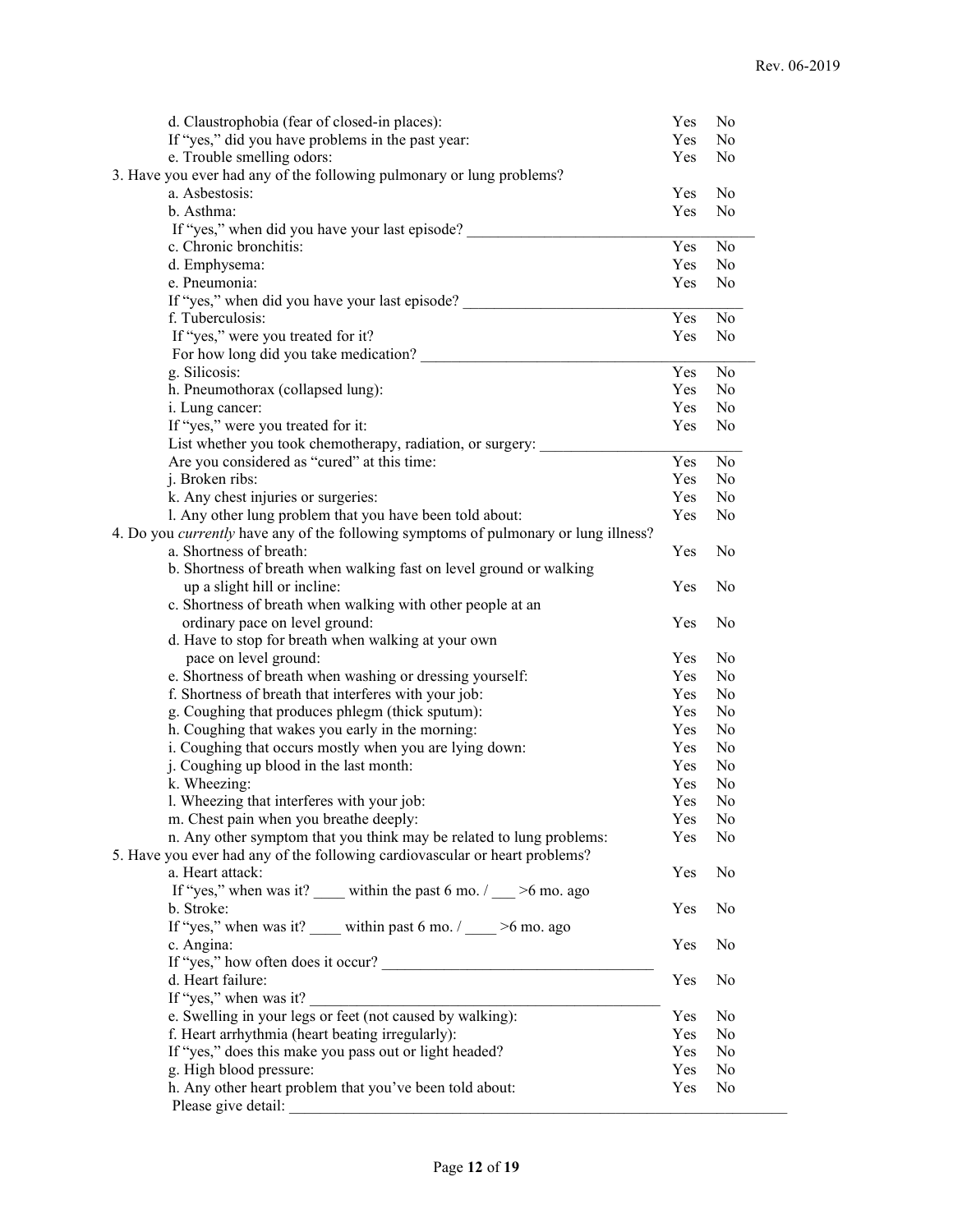6. Have you ever had any of the following cardiovascular or heart symptoms? a. Frequent pain or tightness in your chest: Yes No b. Pain or tightness in your chest during physical activity: Yes No c. Pain or tightness in your chest that interferes with your job: Yes No d. In the past two years, have you noticed your heart skipping or missing a beat: Yes No e. Heartburn or indigestion that is not related to eating: Yes No f. Any other symptoms that you think may be related to heart or circulation problems: Yes No Circle the "yes" answers that were in the last 6 months: a b c d e f 7. Do you currently take medication for any of the following problems? a. Breathing or lung problems: Yes No b. Heart problems: Yes No c. Blood pressure: Yes No d. Seizures: Yes No List the medications:

8. If you've used a respirator, have you ever had any of the following problems?

| (If you've never used a respirator, check the following space and go to question 9.)         |     |                |
|----------------------------------------------------------------------------------------------|-----|----------------|
| a. Eye irritation:                                                                           | Yes | N <sub>0</sub> |
| b. Skin allergies or rashes:                                                                 | Yes | N <sub>0</sub> |
| c. Anxiety:                                                                                  | Yes | No             |
| d. General weakness or fatigue:                                                              | Yes | N <sub>0</sub> |
| e. Any other problem that interferes with your use of a respirator:                          | Yes | N <sub>0</sub> |
| Circle the "yes" answers that were in the last 6 months: $a \quad b \quad c \quad d \quad e$ |     |                |

9. Would you like to talk to the health care professional who will review this questionnaire about your answers to this questionnaire? Yes No

**Questions 10 to 15 below must be answered by every by every employee who has been selected to use either a full-face piece respirator or a self-contained breathing apparatus (SCBA). For employees who have been selected to use other types of respirators, answering these questions is voluntary.**

| 10. Have you ever lost vision in either eye (temporarily or permanently)? |              | Yes        | N <sub>0</sub> |
|---------------------------------------------------------------------------|--------------|------------|----------------|
| 11. Do you currently have any of the following vision problems?           |              |            |                |
| a. Wear contact lenses:                                                   |              | Yes        | N <sub>0</sub> |
| b. Wear glasses:                                                          |              | Yes        | N <sub>0</sub> |
| c. Color blind:                                                           |              | Yes        | N <sub>0</sub> |
| d. Any other eye or vision problem:                                       |              | Yes        | N <sub>0</sub> |
| 12. Have you ever had an injury to your ears, including a broken eardrum? |              | <b>Yes</b> | N <sub>0</sub> |
| 13. Do you currently have any of the hearing problems?                    |              |            |                |
| a. Difficulty hearing:                                                    |              | Yes        | N <sub>0</sub> |
| b. Wear a hearing aid:                                                    |              | Yes        | N <sub>0</sub> |
| c. Any other hearing or ear problems:                                     |              | Yes        | N <sub>o</sub> |
| 14. Have you ever had a back injury:                                      |              | <b>Yes</b> | N <sub>0</sub> |
| 15. Do you currently have any of the following musculoskeletal problems?  |              |            |                |
| a. Weakness in any of your arms, hands, legs, or feet:                    |              | Yes        | N <sub>0</sub> |
| If "yes," specify which part:                                             |              |            |                |
| b. Back pain:                                                             |              | Yes        | N <sub>0</sub> |
| If "yes," specify where it hurts:                                         | , how often: |            |                |
| Do you take medication?                                                   |              | Yes        | N <sub>0</sub> |
| If "yes," name the medicine(s)                                            |              |            |                |
| Have you had surgery on your back?:                                       |              | Yes        | N <sub>0</sub> |
| c. Difficulty fully moving your arms and legs:                            |              | Yes        | N <sub>0</sub> |
| If "yes," specify which part:                                             |              |            |                |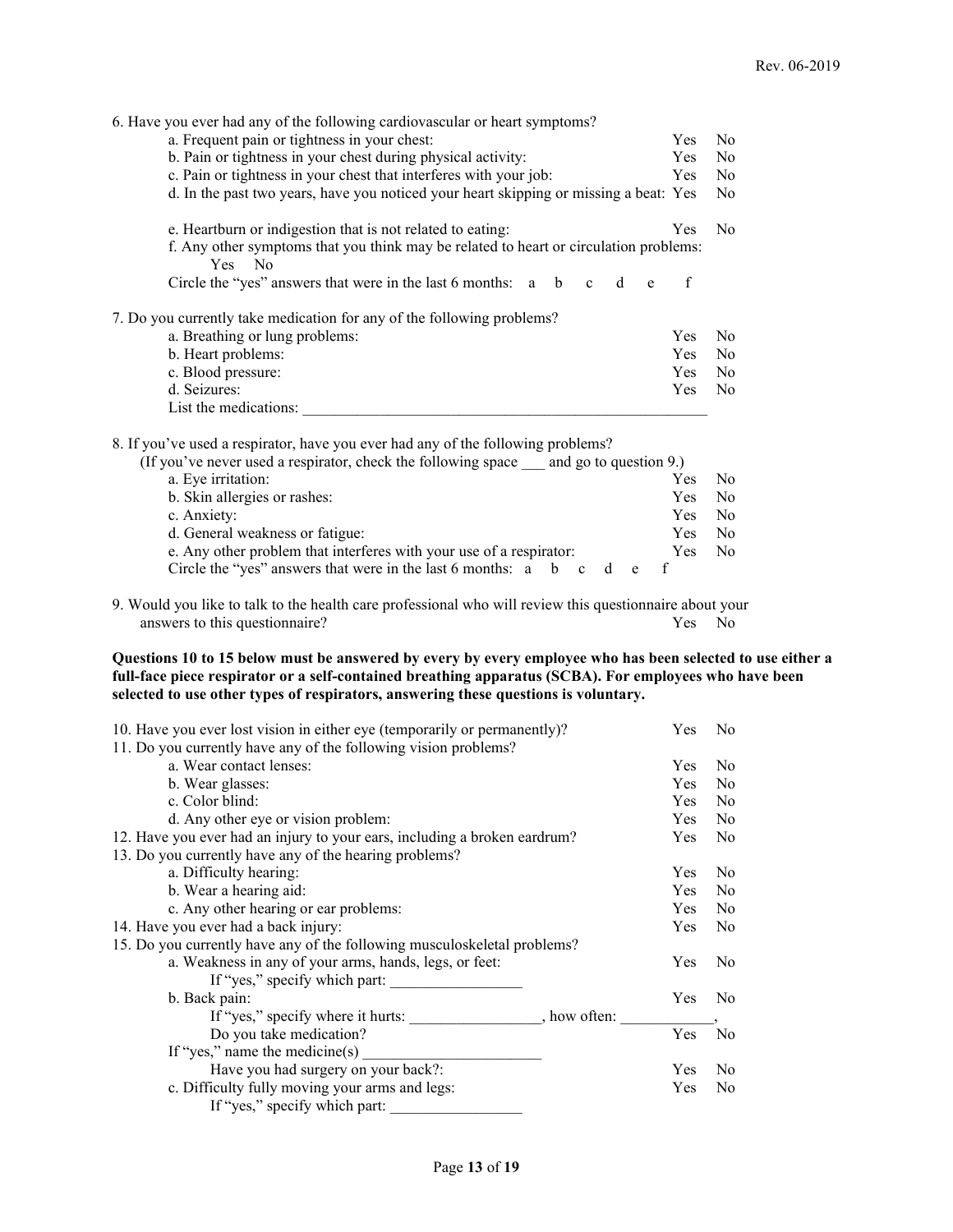| d. Pain or stiffness when you lean forward or backward at the waist:                    | Yes        | N <sub>0</sub> |
|-----------------------------------------------------------------------------------------|------------|----------------|
| e. Difficulty moving your head up or down:                                              | Yes        | N <sub>0</sub> |
| f. Difficulty moving your head side to side:                                            | Yes        | N <sub>0</sub> |
| g. Difficulty bending at your knees:                                                    | Yes        | N <sub>0</sub> |
| h. Difficulty squatting to the ground:                                                  | Yes        | No.            |
| i. Climbing a flight of stairs or a ladder carrying more than 25 lbs.:                  | Yes        | N <sub>0</sub> |
| <i>i.</i> Any other muscle or skeletal problem that interferes with using a respirator: | <b>Yes</b> | N <sub>0</sub> |

#### **Part B. Any of the following questions and other questions not listed may be added to the questionnaire at the discretion of the health care professional who will review the questionnaire.**

1. In your present job, are you working at high altitudes (>5000 ft) or in a place that has lower than normal amounts of oxygen? Yes No

If "yes," do you have feelings of dizziness, shortness of breath, and pounding in your chest, or other symptoms when you're working under these conditions? Yes No

2. At work or at home, have you ever been exposed to hazardous solvents, hazardous airborne chemicals (for example: gases, fumes, dust), or have you come into skin contact with hazardous chemicals?

Yes No

If "yes," name the chemicals if you know them:

 $\mathcal{L}_\mathcal{L} = \{ \mathcal{L}_\mathcal{L} = \{ \mathcal{L}_\mathcal{L} = \{ \mathcal{L}_\mathcal{L} = \{ \mathcal{L}_\mathcal{L} = \{ \mathcal{L}_\mathcal{L} = \{ \mathcal{L}_\mathcal{L} = \{ \mathcal{L}_\mathcal{L} = \{ \mathcal{L}_\mathcal{L} = \{ \mathcal{L}_\mathcal{L} = \{ \mathcal{L}_\mathcal{L} = \{ \mathcal{L}_\mathcal{L} = \{ \mathcal{L}_\mathcal{L} = \{ \mathcal{L}_\mathcal{L} = \{ \mathcal{L}_\mathcal{$ 3. Have you ever worked with any of the materials, or under any conditions, listed below? a. Asbestos: Yes No b. Silica (for example: sandblasting): Yes No<br>
c. Tungsten/cobalt (for example: grinding or welding this material): Yes No c. Tungsten/ cobalt (for example: grinding or welding this material): d. Beryllium: Yes No e. Aluminum: Yes No f. Coal (for example, mining): Yes No g. Iron: Yes No h. Tin: Yes No i. Dusty environments: Yes No j. Any other hazardous exposures: Yes No If "yes," describe these exposures: \_\_\_\_\_\_\_\_\_\_\_\_\_\_\_\_\_\_\_\_\_\_\_\_\_\_\_\_\_\_\_\_\_\_\_\_\_\_\_\_\_\_\_\_\_\_\_ 4. List any second jobs or side businesses you have: 5. List your previous occupations: 6. List your current and previous hobbies: \_\_\_\_\_\_\_\_\_\_\_\_\_\_\_\_\_\_\_\_\_\_\_\_\_\_\_\_\_\_\_\_\_\_\_\_\_\_\_\_\_\_\_\_\_\_\_\_\_\_\_\_ 7. Have you been in the military services? Yes No If "yes," were you exposed to biological or chemical agents (either in training or combat): Yes No 8. Have you ever worked on a HAZMAT team? Yes No 9. Other than medications for breathing and lung problems, heart trouble, blood pressure, and seizures mentioned earlier in this questionnaire, are you taking any other medications for any reason (including over-the-counter medications)? Yes No 10. Will you be using any of the following items with respirator(s)? a. HEPA filters: Yes No b. Canisters (for example, gas masks): Yes No c. Cartridges: Yes No 11. How often are you expected to use the respirator(s)? a. Escape only (no rescue): Yes No b. Emergency rescue only: Yes No c. Time used [check the best answer]: [ ] Less than 5 hours per week [ ] Less than 2 hours per day [  $\vert$  2 to 4 hours per day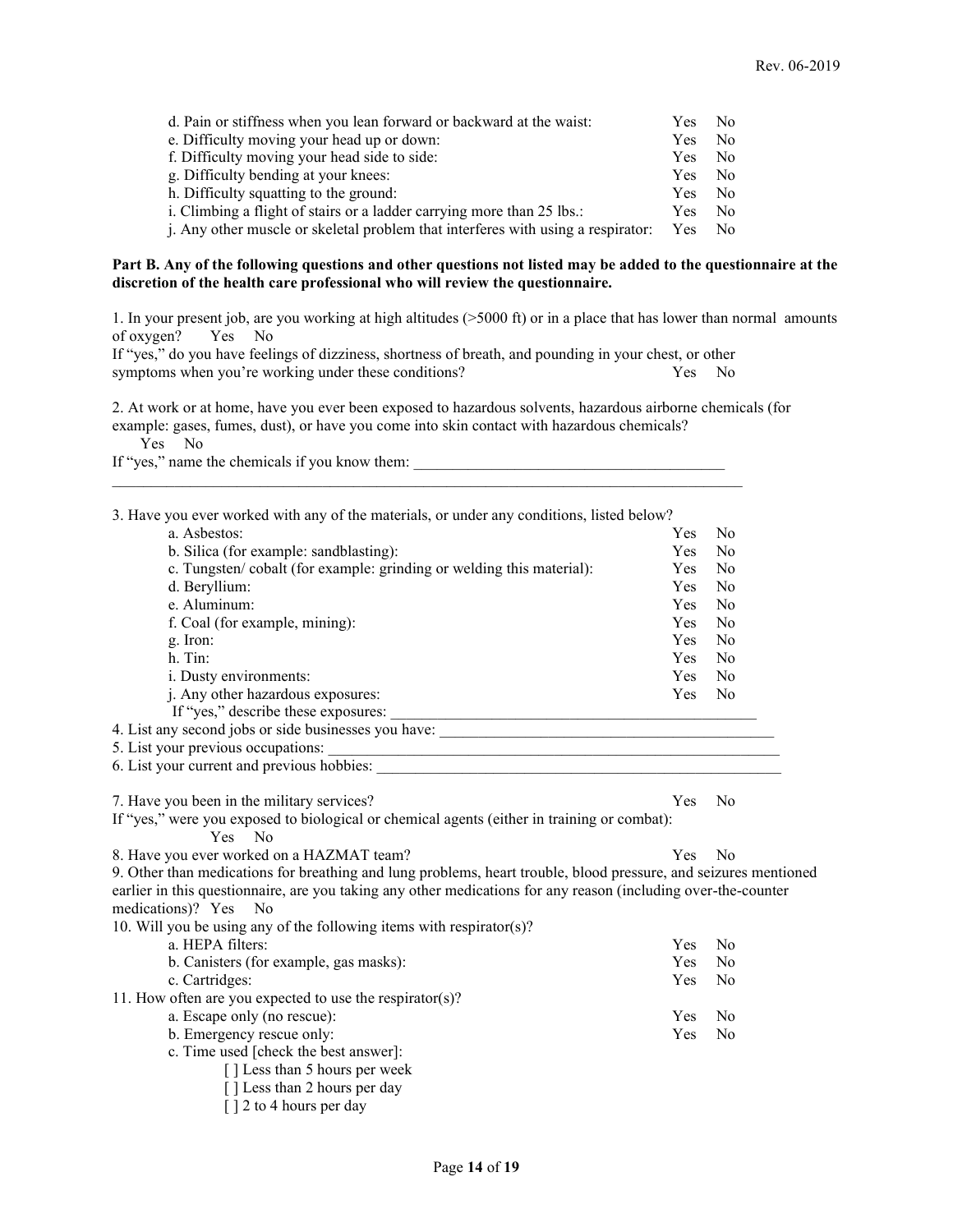| [] Over 4 hours per day                                                                                                                                                                                                                                                                                                                                                                                                                                                                                                                                                                                                                                                                                                                                                                                                                                                                                                                                                                                                                                                                                                                                                                                                                                                                                                                                                                                                                                                                                                                                                                                                                                                                                                                                                                                                                                                                                                                                                                                                                                                                                                                                                                                                                                                     |     |                |  |
|-----------------------------------------------------------------------------------------------------------------------------------------------------------------------------------------------------------------------------------------------------------------------------------------------------------------------------------------------------------------------------------------------------------------------------------------------------------------------------------------------------------------------------------------------------------------------------------------------------------------------------------------------------------------------------------------------------------------------------------------------------------------------------------------------------------------------------------------------------------------------------------------------------------------------------------------------------------------------------------------------------------------------------------------------------------------------------------------------------------------------------------------------------------------------------------------------------------------------------------------------------------------------------------------------------------------------------------------------------------------------------------------------------------------------------------------------------------------------------------------------------------------------------------------------------------------------------------------------------------------------------------------------------------------------------------------------------------------------------------------------------------------------------------------------------------------------------------------------------------------------------------------------------------------------------------------------------------------------------------------------------------------------------------------------------------------------------------------------------------------------------------------------------------------------------------------------------------------------------------------------------------------------------|-----|----------------|--|
|                                                                                                                                                                                                                                                                                                                                                                                                                                                                                                                                                                                                                                                                                                                                                                                                                                                                                                                                                                                                                                                                                                                                                                                                                                                                                                                                                                                                                                                                                                                                                                                                                                                                                                                                                                                                                                                                                                                                                                                                                                                                                                                                                                                                                                                                             |     |                |  |
|                                                                                                                                                                                                                                                                                                                                                                                                                                                                                                                                                                                                                                                                                                                                                                                                                                                                                                                                                                                                                                                                                                                                                                                                                                                                                                                                                                                                                                                                                                                                                                                                                                                                                                                                                                                                                                                                                                                                                                                                                                                                                                                                                                                                                                                                             |     |                |  |
|                                                                                                                                                                                                                                                                                                                                                                                                                                                                                                                                                                                                                                                                                                                                                                                                                                                                                                                                                                                                                                                                                                                                                                                                                                                                                                                                                                                                                                                                                                                                                                                                                                                                                                                                                                                                                                                                                                                                                                                                                                                                                                                                                                                                                                                                             |     |                |  |
|                                                                                                                                                                                                                                                                                                                                                                                                                                                                                                                                                                                                                                                                                                                                                                                                                                                                                                                                                                                                                                                                                                                                                                                                                                                                                                                                                                                                                                                                                                                                                                                                                                                                                                                                                                                                                                                                                                                                                                                                                                                                                                                                                                                                                                                                             |     |                |  |
|                                                                                                                                                                                                                                                                                                                                                                                                                                                                                                                                                                                                                                                                                                                                                                                                                                                                                                                                                                                                                                                                                                                                                                                                                                                                                                                                                                                                                                                                                                                                                                                                                                                                                                                                                                                                                                                                                                                                                                                                                                                                                                                                                                                                                                                                             |     |                |  |
|                                                                                                                                                                                                                                                                                                                                                                                                                                                                                                                                                                                                                                                                                                                                                                                                                                                                                                                                                                                                                                                                                                                                                                                                                                                                                                                                                                                                                                                                                                                                                                                                                                                                                                                                                                                                                                                                                                                                                                                                                                                                                                                                                                                                                                                                             |     |                |  |
|                                                                                                                                                                                                                                                                                                                                                                                                                                                                                                                                                                                                                                                                                                                                                                                                                                                                                                                                                                                                                                                                                                                                                                                                                                                                                                                                                                                                                                                                                                                                                                                                                                                                                                                                                                                                                                                                                                                                                                                                                                                                                                                                                                                                                                                                             |     |                |  |
|                                                                                                                                                                                                                                                                                                                                                                                                                                                                                                                                                                                                                                                                                                                                                                                                                                                                                                                                                                                                                                                                                                                                                                                                                                                                                                                                                                                                                                                                                                                                                                                                                                                                                                                                                                                                                                                                                                                                                                                                                                                                                                                                                                                                                                                                             |     |                |  |
|                                                                                                                                                                                                                                                                                                                                                                                                                                                                                                                                                                                                                                                                                                                                                                                                                                                                                                                                                                                                                                                                                                                                                                                                                                                                                                                                                                                                                                                                                                                                                                                                                                                                                                                                                                                                                                                                                                                                                                                                                                                                                                                                                                                                                                                                             |     |                |  |
|                                                                                                                                                                                                                                                                                                                                                                                                                                                                                                                                                                                                                                                                                                                                                                                                                                                                                                                                                                                                                                                                                                                                                                                                                                                                                                                                                                                                                                                                                                                                                                                                                                                                                                                                                                                                                                                                                                                                                                                                                                                                                                                                                                                                                                                                             |     |                |  |
|                                                                                                                                                                                                                                                                                                                                                                                                                                                                                                                                                                                                                                                                                                                                                                                                                                                                                                                                                                                                                                                                                                                                                                                                                                                                                                                                                                                                                                                                                                                                                                                                                                                                                                                                                                                                                                                                                                                                                                                                                                                                                                                                                                                                                                                                             |     |                |  |
|                                                                                                                                                                                                                                                                                                                                                                                                                                                                                                                                                                                                                                                                                                                                                                                                                                                                                                                                                                                                                                                                                                                                                                                                                                                                                                                                                                                                                                                                                                                                                                                                                                                                                                                                                                                                                                                                                                                                                                                                                                                                                                                                                                                                                                                                             |     |                |  |
|                                                                                                                                                                                                                                                                                                                                                                                                                                                                                                                                                                                                                                                                                                                                                                                                                                                                                                                                                                                                                                                                                                                                                                                                                                                                                                                                                                                                                                                                                                                                                                                                                                                                                                                                                                                                                                                                                                                                                                                                                                                                                                                                                                                                                                                                             |     |                |  |
|                                                                                                                                                                                                                                                                                                                                                                                                                                                                                                                                                                                                                                                                                                                                                                                                                                                                                                                                                                                                                                                                                                                                                                                                                                                                                                                                                                                                                                                                                                                                                                                                                                                                                                                                                                                                                                                                                                                                                                                                                                                                                                                                                                                                                                                                             |     |                |  |
|                                                                                                                                                                                                                                                                                                                                                                                                                                                                                                                                                                                                                                                                                                                                                                                                                                                                                                                                                                                                                                                                                                                                                                                                                                                                                                                                                                                                                                                                                                                                                                                                                                                                                                                                                                                                                                                                                                                                                                                                                                                                                                                                                                                                                                                                             |     |                |  |
|                                                                                                                                                                                                                                                                                                                                                                                                                                                                                                                                                                                                                                                                                                                                                                                                                                                                                                                                                                                                                                                                                                                                                                                                                                                                                                                                                                                                                                                                                                                                                                                                                                                                                                                                                                                                                                                                                                                                                                                                                                                                                                                                                                                                                                                                             |     |                |  |
|                                                                                                                                                                                                                                                                                                                                                                                                                                                                                                                                                                                                                                                                                                                                                                                                                                                                                                                                                                                                                                                                                                                                                                                                                                                                                                                                                                                                                                                                                                                                                                                                                                                                                                                                                                                                                                                                                                                                                                                                                                                                                                                                                                                                                                                                             |     |                |  |
|                                                                                                                                                                                                                                                                                                                                                                                                                                                                                                                                                                                                                                                                                                                                                                                                                                                                                                                                                                                                                                                                                                                                                                                                                                                                                                                                                                                                                                                                                                                                                                                                                                                                                                                                                                                                                                                                                                                                                                                                                                                                                                                                                                                                                                                                             |     |                |  |
|                                                                                                                                                                                                                                                                                                                                                                                                                                                                                                                                                                                                                                                                                                                                                                                                                                                                                                                                                                                                                                                                                                                                                                                                                                                                                                                                                                                                                                                                                                                                                                                                                                                                                                                                                                                                                                                                                                                                                                                                                                                                                                                                                                                                                                                                             |     |                |  |
| 14. Will you be working under hot conditions (temperature exceeding 770 F)?                                                                                                                                                                                                                                                                                                                                                                                                                                                                                                                                                                                                                                                                                                                                                                                                                                                                                                                                                                                                                                                                                                                                                                                                                                                                                                                                                                                                                                                                                                                                                                                                                                                                                                                                                                                                                                                                                                                                                                                                                                                                                                                                                                                                 | Yes | N <sub>0</sub> |  |
|                                                                                                                                                                                                                                                                                                                                                                                                                                                                                                                                                                                                                                                                                                                                                                                                                                                                                                                                                                                                                                                                                                                                                                                                                                                                                                                                                                                                                                                                                                                                                                                                                                                                                                                                                                                                                                                                                                                                                                                                                                                                                                                                                                                                                                                                             | Yes | N <sub>0</sub> |  |
| 16. Describe the work you'll be doing while you're using the respirator(s):                                                                                                                                                                                                                                                                                                                                                                                                                                                                                                                                                                                                                                                                                                                                                                                                                                                                                                                                                                                                                                                                                                                                                                                                                                                                                                                                                                                                                                                                                                                                                                                                                                                                                                                                                                                                                                                                                                                                                                                                                                                                                                                                                                                                 |     |                |  |
|                                                                                                                                                                                                                                                                                                                                                                                                                                                                                                                                                                                                                                                                                                                                                                                                                                                                                                                                                                                                                                                                                                                                                                                                                                                                                                                                                                                                                                                                                                                                                                                                                                                                                                                                                                                                                                                                                                                                                                                                                                                                                                                                                                                                                                                                             |     |                |  |
|                                                                                                                                                                                                                                                                                                                                                                                                                                                                                                                                                                                                                                                                                                                                                                                                                                                                                                                                                                                                                                                                                                                                                                                                                                                                                                                                                                                                                                                                                                                                                                                                                                                                                                                                                                                                                                                                                                                                                                                                                                                                                                                                                                                                                                                                             |     |                |  |
|                                                                                                                                                                                                                                                                                                                                                                                                                                                                                                                                                                                                                                                                                                                                                                                                                                                                                                                                                                                                                                                                                                                                                                                                                                                                                                                                                                                                                                                                                                                                                                                                                                                                                                                                                                                                                                                                                                                                                                                                                                                                                                                                                                                                                                                                             |     |                |  |
|                                                                                                                                                                                                                                                                                                                                                                                                                                                                                                                                                                                                                                                                                                                                                                                                                                                                                                                                                                                                                                                                                                                                                                                                                                                                                                                                                                                                                                                                                                                                                                                                                                                                                                                                                                                                                                                                                                                                                                                                                                                                                                                                                                                                                                                                             |     |                |  |
|                                                                                                                                                                                                                                                                                                                                                                                                                                                                                                                                                                                                                                                                                                                                                                                                                                                                                                                                                                                                                                                                                                                                                                                                                                                                                                                                                                                                                                                                                                                                                                                                                                                                                                                                                                                                                                                                                                                                                                                                                                                                                                                                                                                                                                                                             |     |                |  |
| 12. During the period you are using the respirator(s), is your work effort:<br>a. Light (less than 200 kcal per hour):<br>Yes<br>N <sub>0</sub><br>If "yes," how long does this period last during the average shift: _________ hrs. ______<br>min.<br>Examples of light work effort are sitting while writing, typing, drafting, or performing light assembly work;<br>or standing while operating a drill press (1-3 lbs.) or controlling machines.<br>N <sub>o</sub><br>b. Moderate (200 to 350 kcal per hour):<br>Yes<br>If "yes," how long does this period last during the average shift? __________ hrs. __________ min.<br>Examples of moderate work effort are sitting while nailing or filing; driving a truck or bus in urban traffic;<br>standing while drilling, nailing, performing assembly work, or transferring a moderate load (about 35 lbs.)<br>at truck level; walking on a level surface about 2 mph or own a 5-degree grade about 3 mph; or pushing a<br>wheelbarrow with a heavy load (about 100 lbs.) on a level surface.<br>c. Heavy (above 350 kcal per hour):<br>Yes<br>N <sub>0</sub><br>If "yes," how long does this period last during the average shift: __________ hrs. _________________<br>min.<br>Examples of heavy work are lifting a heavy load (about 50 lbs.) from the floor to your waist or shoulder;<br>working on a loading dock; shoveling; standing while bricklaying or chipping castings; walking up an 8-<br>degree grade about 2 mph; climbing stairs with a heavy load (about 50 lbs.).<br>13. Will you be wearing protective clothing and/ or equipment (other than the respirator) when you're using<br>the respirator?<br>Yes No<br>If "yes," describe this protective clothing and/ or equipment: _________________<br>15. Will you be working under humid conditions?<br>17. Describe any special or hazardous conditions you might encounter when you're using your respirator(s)<br>18. Provide the following information, if you know it, for each toxic substance that you'll be exposed to when<br>you're using your respirator(s):<br>Name of the first toxic substance:<br>Estimated maximum exposure level per shift:<br>Name of the second toxic substance:<br>Estimated maximum exposure level per shift: |     |                |  |
|                                                                                                                                                                                                                                                                                                                                                                                                                                                                                                                                                                                                                                                                                                                                                                                                                                                                                                                                                                                                                                                                                                                                                                                                                                                                                                                                                                                                                                                                                                                                                                                                                                                                                                                                                                                                                                                                                                                                                                                                                                                                                                                                                                                                                                                                             |     |                |  |
|                                                                                                                                                                                                                                                                                                                                                                                                                                                                                                                                                                                                                                                                                                                                                                                                                                                                                                                                                                                                                                                                                                                                                                                                                                                                                                                                                                                                                                                                                                                                                                                                                                                                                                                                                                                                                                                                                                                                                                                                                                                                                                                                                                                                                                                                             |     |                |  |
|                                                                                                                                                                                                                                                                                                                                                                                                                                                                                                                                                                                                                                                                                                                                                                                                                                                                                                                                                                                                                                                                                                                                                                                                                                                                                                                                                                                                                                                                                                                                                                                                                                                                                                                                                                                                                                                                                                                                                                                                                                                                                                                                                                                                                                                                             |     |                |  |
| Duration of exposure per shift:                                                                                                                                                                                                                                                                                                                                                                                                                                                                                                                                                                                                                                                                                                                                                                                                                                                                                                                                                                                                                                                                                                                                                                                                                                                                                                                                                                                                                                                                                                                                                                                                                                                                                                                                                                                                                                                                                                                                                                                                                                                                                                                                                                                                                                             |     |                |  |

| Name of the third toxic substance:          |  |
|---------------------------------------------|--|
| Estimated maximum exposure level per shift: |  |
| Duration of exposure per shift:             |  |

Give the name of other toxic substances that you'll be exposed to while using your respirator:

 $\mathcal{L}_\text{max}$ 

19. Describe any special responsibilities you'll have while using your respirator(s) that may affect the safety and well-being of others (for example, rescue, and security):

 $\mathcal{L}_\text{max}$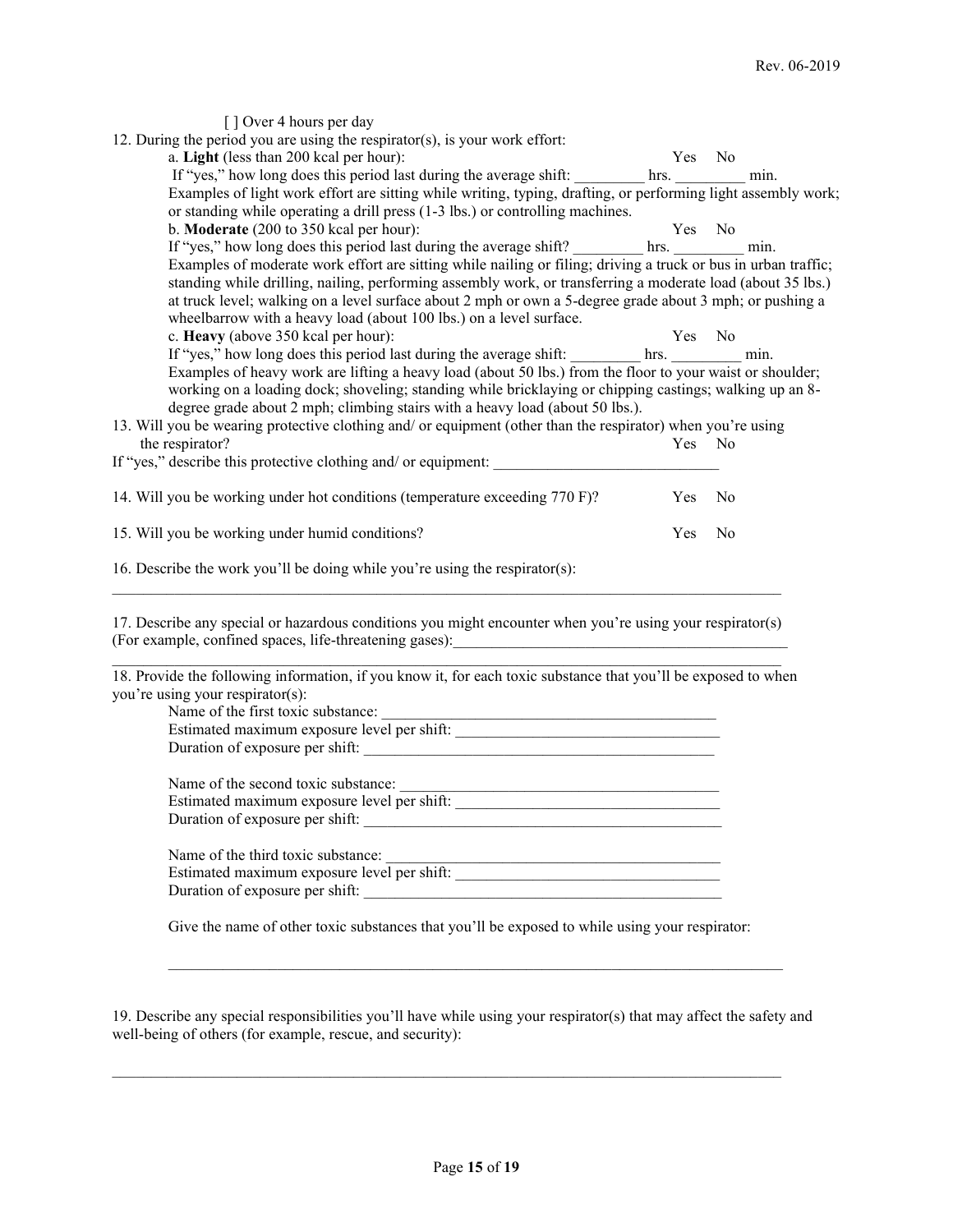#### **Appendix B: Respirator User's Approval Document**



On / / , I do hereby attest that upon reviewing the medical questionnaire (Date) and based on my best medical judgment, \_\_\_\_\_\_\_\_\_\_\_\_\_\_\_\_\_\_\_\_\_ is (initial all that apply): (Name) approved to wear the following respirators:

Filtering Face Piece (N-95)

Escape Only Respirator

\_\_\_\_\_\_\_Half-face Mask Respirator

\_\_\_\_\_\_\_Full-face Mask Respirator

Powered Air Purifying Respirator (PAPR)

 $\mathcal{L}_\text{max}$  , and the set of the set of the set of the set of the set of the set of the set of the set of the set of the set of the set of the set of the set of the set of the set of the set of the set of the set of the

required to come in for a medical evaluation before respirator clearance can be given.

 $\mathcal{L}_\text{max}$ 

\_\_\_\_\_\_\_ approved with the following conditions: \_\_\_\_\_\_\_\_\_\_\_\_\_\_\_\_

not approved for respirator use.

Signature of PLHCP Date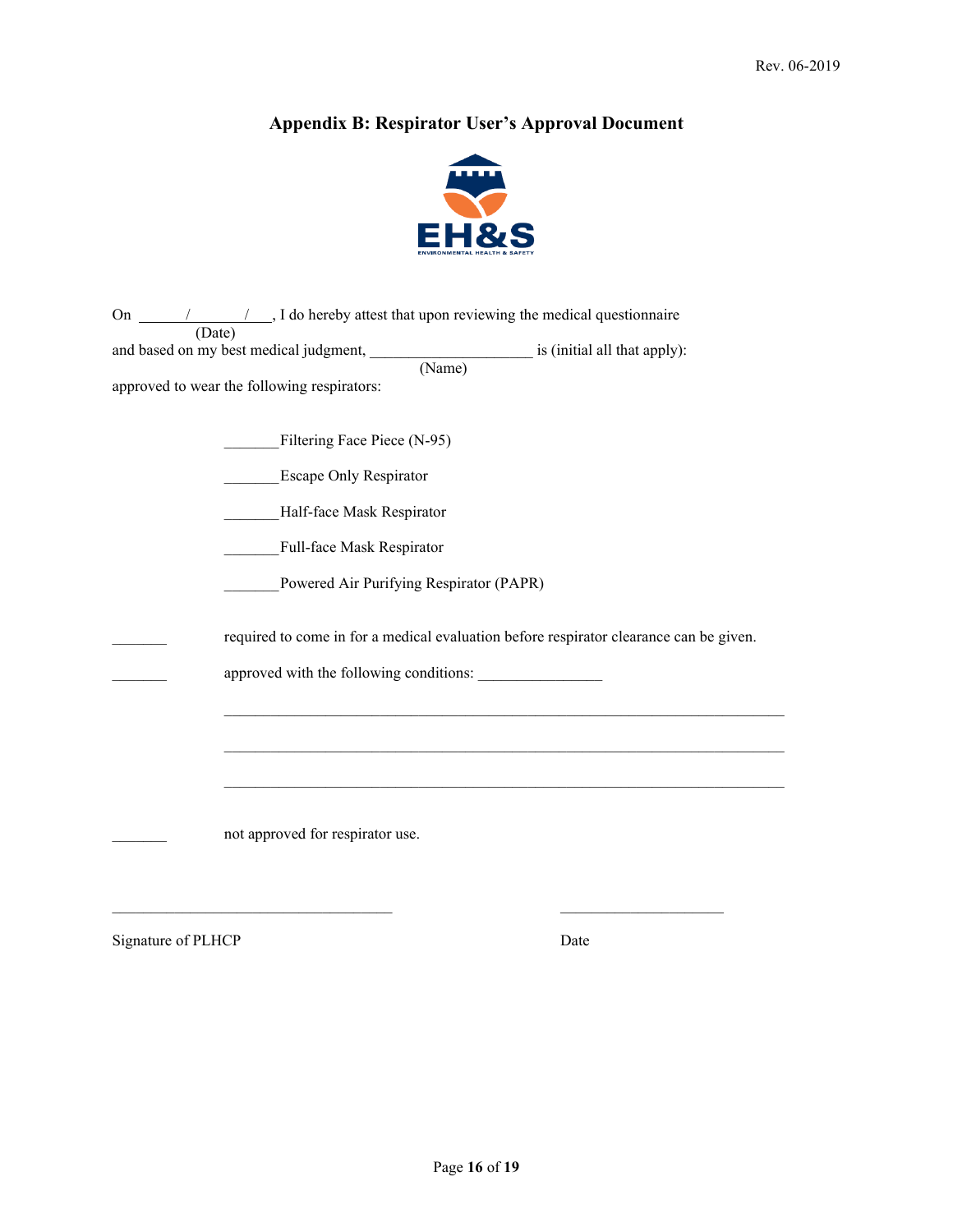

## **Appendix C: Respirator Use and Maintenance Log Respiratory Protection Program**

|                                                                                           | Date Placed in Service:                                                    |            |                |  |  |  |
|-------------------------------------------------------------------------------------------|----------------------------------------------------------------------------|------------|----------------|--|--|--|
|                                                                                           |                                                                            |            |                |  |  |  |
| I. Visual Inspection                                                                      |                                                                            |            |                |  |  |  |
| A. Rubber Face Piece                                                                      |                                                                            |            |                |  |  |  |
| 1. Is the face piece cracked or broken?                                                   |                                                                            | <b>YES</b> | NO             |  |  |  |
| 2 Does it have excessive dirt?                                                            |                                                                            | <b>YES</b> | NO             |  |  |  |
| 3. Are there cracks, tears or holes                                                       |                                                                            | <b>YES</b> | N <sub>O</sub> |  |  |  |
|                                                                                           | 4. Is the Lens cracked, scratched, or loose-fitting lens (full face)       | <b>YES</b> | NO             |  |  |  |
| 5. Are there incorrectly mounted full face piece lens                                     |                                                                            |            |                |  |  |  |
| Or broken/missing mounting clips                                                          |                                                                            | <b>YES</b> | NO             |  |  |  |
| <b>B.</b> Head Strap                                                                      |                                                                            |            |                |  |  |  |
| 1. Is the head strap broken or torn                                                       |                                                                            | <b>YES</b> | NO             |  |  |  |
| 2. Has it lost its elasticity                                                             |                                                                            | <b>YES</b> | NO             |  |  |  |
| 3. Is it broken or have malfunctioning buckles/missing                                    |                                                                            |            |                |  |  |  |
| Attachments                                                                               |                                                                            | <b>YES</b> | N <sub>O</sub> |  |  |  |
| 4. Are there excessive worn serrations on head piece                                      |                                                                            | <b>YES</b> | N <sub>O</sub> |  |  |  |
| 5. Is the harness allowing the face piece to slip                                         |                                                                            | <b>YES</b> | NO             |  |  |  |
| C. Inhalation/Exhalation Valves                                                           |                                                                            |            |                |  |  |  |
| 1. Is there detergent residue, dust particles, dirt or hair                               |                                                                            |            |                |  |  |  |
| On valve or valve seat<br>2. Are there cracks, tears, or distortion in the valve material |                                                                            | <b>YES</b> | N <sub>O</sub> |  |  |  |
| or valve seat                                                                             |                                                                            | <b>YES</b> | NO             |  |  |  |
|                                                                                           | 3. Is there improper insertion of the valve body in the face piece         | <b>YES</b> | NO             |  |  |  |
| D. Filter Elements                                                                        |                                                                            |            |                |  |  |  |
|                                                                                           | 1. Is the correct cartridge, canister, or filter being used for the hazard | <b>YES</b> | NO             |  |  |  |
| 2. Does it have missing or worn gaskets                                                   |                                                                            | <b>YES</b> | NO             |  |  |  |
| 3. Are there worn threads                                                                 |                                                                            | <b>YES</b> | NO             |  |  |  |
| 4. Are there cracks or dents in filter housing                                            |                                                                            | <b>YES</b> | NO             |  |  |  |
| 5. Is there incorrect installation, loose connections,                                    |                                                                            |            |                |  |  |  |
| or cross-threading in holder                                                              |                                                                            | <b>YES</b> | NO             |  |  |  |
| 6. Does it have an outdated cartridge or canister                                         |                                                                            | <b>YES</b> | NO             |  |  |  |
| II. Seal Checks                                                                           |                                                                            |            |                |  |  |  |
| 1. Is the mask able to sustain a positive seal                                            |                                                                            | <b>YES</b> | N <sub>O</sub> |  |  |  |
| 2. Is the mask able to sustain a negative seal                                            |                                                                            | <b>YES</b> | NO             |  |  |  |
|                                                                                           |                                                                            |            |                |  |  |  |

NOTES:

\_\_\_\_\_\_\_\_\_\_\_\_\_\_\_\_\_\_\_\_\_\_\_\_\_\_\_\_\_\_\_\_\_\_\_\_\_\_\_\_\_\_\_\_\_\_\_\_\_\_\_\_\_\_\_\_\_\_\_\_\_\_\_\_\_\_\_\_\_\_\_\_\_\_\_\_\_\_\_\_\_\_\_\_\_\_\_\_\_\_\_\_\_  $\mathcal{L}_\mathcal{L} = \{ \mathcal{L}_\mathcal{L} = \{ \mathcal{L}_\mathcal{L} = \{ \mathcal{L}_\mathcal{L} = \{ \mathcal{L}_\mathcal{L} = \{ \mathcal{L}_\mathcal{L} = \{ \mathcal{L}_\mathcal{L} = \{ \mathcal{L}_\mathcal{L} = \{ \mathcal{L}_\mathcal{L} = \{ \mathcal{L}_\mathcal{L} = \{ \mathcal{L}_\mathcal{L} = \{ \mathcal{L}_\mathcal{L} = \{ \mathcal{L}_\mathcal{L} = \{ \mathcal{L}_\mathcal{L} = \{ \mathcal{L}_\mathcal{$  $\mathcal{L}_\mathcal{L} = \{ \mathcal{L}_\mathcal{L} = \{ \mathcal{L}_\mathcal{L} = \{ \mathcal{L}_\mathcal{L} = \{ \mathcal{L}_\mathcal{L} = \{ \mathcal{L}_\mathcal{L} = \{ \mathcal{L}_\mathcal{L} = \{ \mathcal{L}_\mathcal{L} = \{ \mathcal{L}_\mathcal{L} = \{ \mathcal{L}_\mathcal{L} = \{ \mathcal{L}_\mathcal{L} = \{ \mathcal{L}_\mathcal{L} = \{ \mathcal{L}_\mathcal{L} = \{ \mathcal{L}_\mathcal{L} = \{ \mathcal{L}_\mathcal{$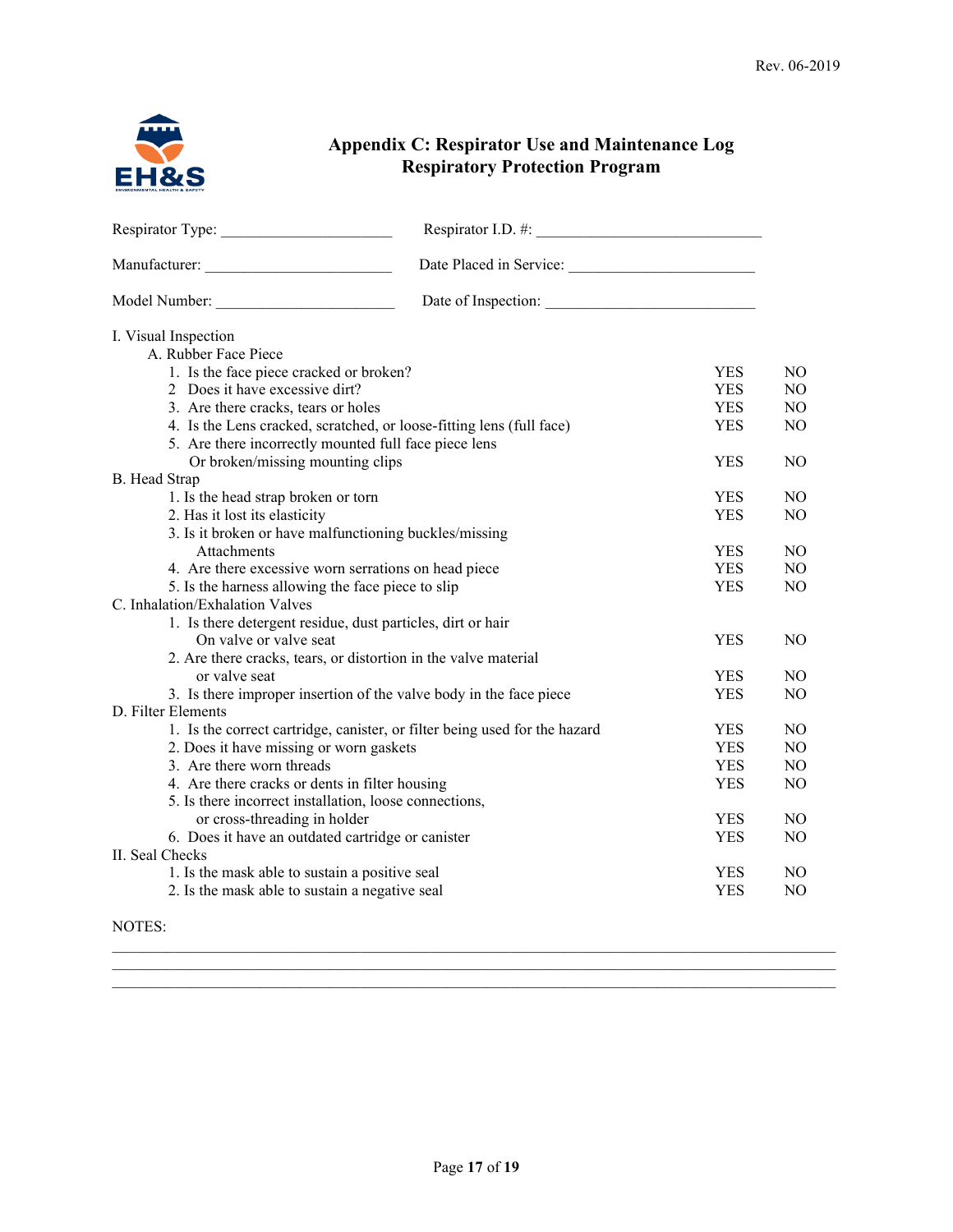

## **Appendix D: Respirator/Cartridge Usage Log**

| Date | Name/Type of<br>Time In<br><b>Hazardous</b><br>(HR:MM)   |  | <b>Time Out</b><br>(HR:MM) | <b>Total</b><br>Hours | <b>PAPR</b>      |                                                  |                            |                                             |                                            | <b>Full Face and Half Face mask</b> |                                            |                                                                  |                                                        |                                                                                 |
|------|----------------------------------------------------------|--|----------------------------|-----------------------|------------------|--------------------------------------------------|----------------------------|---------------------------------------------|--------------------------------------------|-------------------------------------|--------------------------------------------|------------------------------------------------------------------|--------------------------------------------------------|---------------------------------------------------------------------------------|
|      | Material (e.g.<br>acetone, oil-<br>based paint,<br>etc.) |  |                            | <b>Used</b>           | <b>PAPR Type</b> | <b>Battery</b><br>Charge 100<br>% (Yes OR<br>No) | <b>Airflow</b><br>(OK,Low) | Shroud<br>Condition<br>(Poor,Fair,<br>Good) | Helmet &<br>Shield<br>(Poor,Fair<br>,Good) | Cartridge<br><b>Type</b>            | Cartridge<br>Condition<br>(New or<br>Used) | Rubber<br><b>Face Piece</b><br>condition<br>(Poor,Fair,<br>Good) | <b>Head Strap</b><br>condition<br>(Poor,Fair,<br>Good) | Inhalation/<br>Exhalation<br><b>Valves</b><br>condition<br>(Poor,Fair,<br>Good) |
|      |                                                          |  |                            |                       |                  |                                                  |                            |                                             |                                            |                                     |                                            |                                                                  |                                                        |                                                                                 |
|      |                                                          |  |                            |                       |                  |                                                  |                            |                                             |                                            |                                     |                                            |                                                                  |                                                        |                                                                                 |
|      |                                                          |  |                            |                       |                  |                                                  |                            |                                             |                                            |                                     |                                            |                                                                  |                                                        |                                                                                 |
|      |                                                          |  |                            |                       |                  |                                                  |                            |                                             |                                            |                                     |                                            |                                                                  |                                                        |                                                                                 |
|      |                                                          |  |                            |                       |                  |                                                  |                            |                                             |                                            |                                     |                                            |                                                                  |                                                        |                                                                                 |
|      |                                                          |  |                            |                       |                  |                                                  |                            |                                             |                                            |                                     |                                            |                                                                  |                                                        |                                                                                 |
|      |                                                          |  |                            |                       |                  |                                                  |                            |                                             |                                            |                                     |                                            |                                                                  |                                                        |                                                                                 |
|      |                                                          |  |                            |                       |                  |                                                  |                            |                                             |                                            |                                     |                                            |                                                                  |                                                        |                                                                                 |
|      |                                                          |  |                            |                       |                  |                                                  |                            |                                             |                                            |                                     |                                            |                                                                  |                                                        |                                                                                 |
|      |                                                          |  |                            |                       |                  |                                                  |                            |                                             |                                            |                                     |                                            |                                                                  |                                                        |                                                                                 |
|      |                                                          |  |                            |                       |                  |                                                  |                            |                                             |                                            |                                     |                                            |                                                                  |                                                        |                                                                                 |